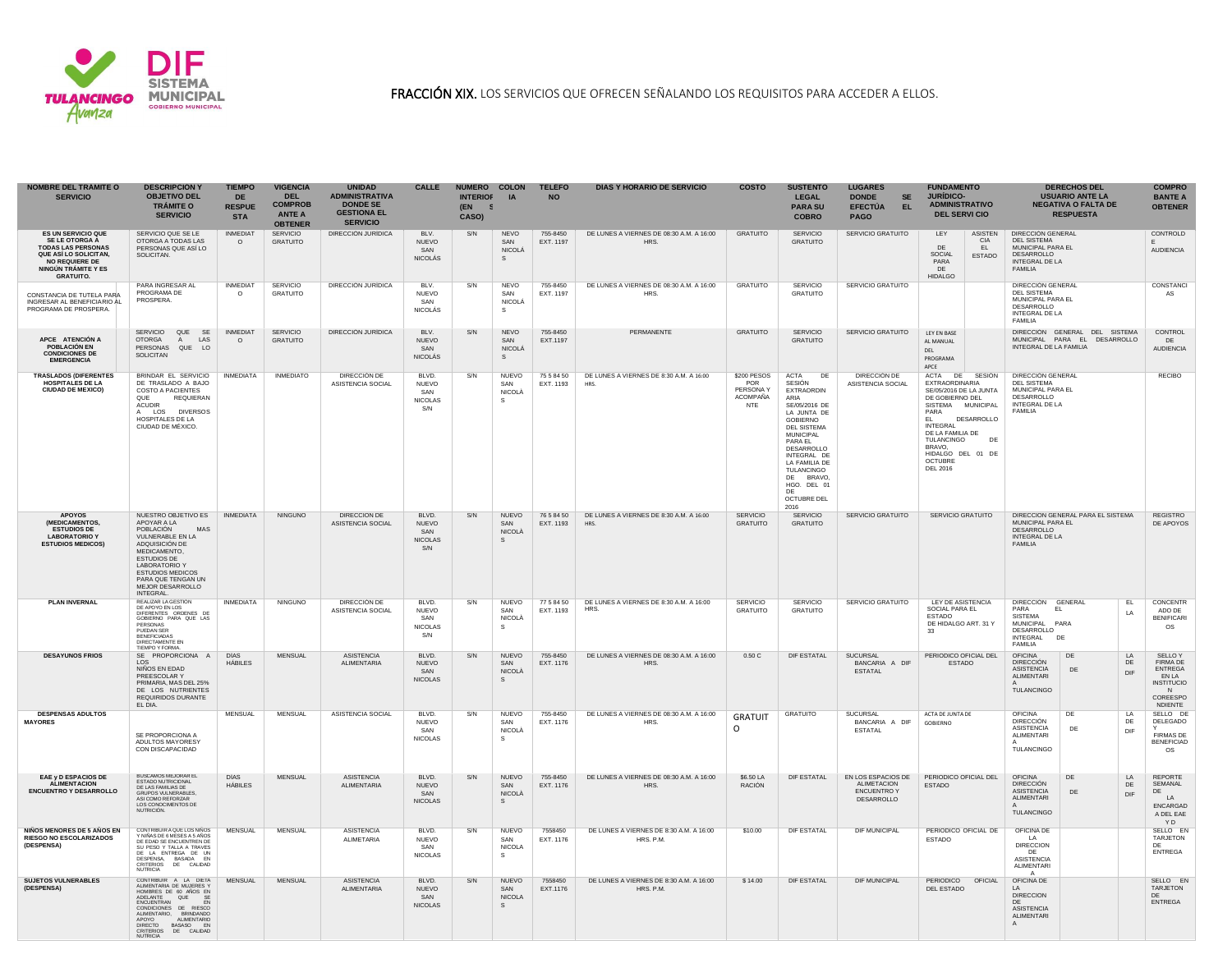| <b>FAMILIAS EN DESAMPARO</b> | CONTRIBUIR A QUE LOS NINOS<br>Y NIÑAS DE 6 MESES A 5 AÑOS<br>DE EDAD SE ENCUENTREN DE<br>SU PESO Y TALLA A TRAVES<br>DE LA ENTREGA DE UN<br>DESPENSA, BASADA EN<br>CRITERIOS DE CALIDAD<br>NUTRICIA, ASI TAMBIEN A LOS<br>ADULTOS MAYORES                                                                                                                                             | MENSUAL          | MENSUAL        | <b>ASISTECIA</b><br><b>ALIMENTARIA</b>                                                                       | BLVD.<br>NUEVO<br>SAN<br><b>NICOLAS</b>                               | S/N            | <b>NUEVO</b><br>SAN<br><b>NICOLA</b><br>S. | 7358450<br>EXT.1176   | DE LUNES A VIERNES DE 8:30 A.M. A 16:00<br><b>HRS</b> | GRATUITA                                                                 | DIF ESTATAL                                            | DIF MUNICIPAL                       | PERIODICO<br>OFICIAL<br>DEL ESTADO                                                                                                                                                                                                                                                                                                                                                                                                                                                                                                                                                                                               | OFICINA DE<br>LA.<br><b>DIRECCION</b><br>DE<br><b>ASISTENCIA</b><br>ALIMENTARI<br>A                         |                                                                                                                                                         |                        | SELLO<br>TARJETON<br>DE<br><b>ENTREGA</b>                                            |
|------------------------------|---------------------------------------------------------------------------------------------------------------------------------------------------------------------------------------------------------------------------------------------------------------------------------------------------------------------------------------------------------------------------------------|------------------|----------------|--------------------------------------------------------------------------------------------------------------|-----------------------------------------------------------------------|----------------|--------------------------------------------|-----------------------|-------------------------------------------------------|--------------------------------------------------------------------------|--------------------------------------------------------|-------------------------------------|----------------------------------------------------------------------------------------------------------------------------------------------------------------------------------------------------------------------------------------------------------------------------------------------------------------------------------------------------------------------------------------------------------------------------------------------------------------------------------------------------------------------------------------------------------------------------------------------------------------------------------|-------------------------------------------------------------------------------------------------------------|---------------------------------------------------------------------------------------------------------------------------------------------------------|------------------------|--------------------------------------------------------------------------------------|
| ORIENTACIÓN ALIMENTARIA      | SE PROPORCIONA<br>INFORMACIÓN BÁSICA.<br>TENDIENTE A<br>DESARROLLAR<br>HABILIDADES,<br><b>ACTITUDES</b><br>$\mathsf{Y}$<br>PRÁCTICAS<br>RELACIONADAS CON LA<br>ALIMENTACIÓN,<br>TOMANDO EN CUENTA<br><b>LAS CONDICIONES</b><br>ECONOMICAS.                                                                                                                                            | <b>MESUAL</b>    | <b>MENSUAL</b> | <b>ASISTENCIA</b><br>ALIMENTARIA                                                                             | BLVD.<br><b>NUEVO</b><br>SAN<br><b>NICOLAS</b>                        | S/N            | <b>NUEVO</b><br>SAN<br>NICOLÀ<br>s.        | 755-8450<br>EXT. 1176 | DE LUNES A VIERNES DE 08:30 A.M. A 16:00              | <b>GRATUITA</b>                                                          | <b>DIF MUNICIPAL</b>                                   | <b>DIF MUNICIPAL</b>                | <b>DIF MUNICIPAL</b>                                                                                                                                                                                                                                                                                                                                                                                                                                                                                                                                                                                                             | <b>OFICINA</b><br><b>DIRECCIÓN</b><br><b>ASISTENCIA</b><br>ALIMENTARI<br>TULANCINGO                         | DE<br>DE                                                                                                                                                | <b>LA</b><br>DE<br>DIF | <b>REPORTES</b><br><b>ENTREGAD</b><br>OS A DIF<br><b>ESTATAL</b>                     |
| <b>CAFETERIA PRESIDENCIA</b> | OFRECER UN SERVICIO<br>DE CALIDAD, A COSTOS<br>MUY ACCESIBLES, AL<br>PÚBLICO EN GENERAL.                                                                                                                                                                                                                                                                                              | SEMANAL          | SEMANAL        | <b>ASISTENCIA</b><br>ALIMENTARIA                                                                             | BLVD.<br><b>NUEVO</b><br>SAN<br><b>NICOLAS</b>                        | S/N            | <b>NUEVO</b><br>SAN<br>NICOLA<br>S.        | 7558450<br>EXT. 1176  | DE LUNES A VIERNES DE 08:30 A.M. A 16:00<br>HRS.      | VARIADO                                                                  | <b>DIF MUNICIPAL</b>                                   | <b>DIF MUNICIPAL</b>                | <b>DIF MUNICIPAL</b>                                                                                                                                                                                                                                                                                                                                                                                                                                                                                                                                                                                                             | <b>OFICINA</b><br><b>DIRECCIÓN</b><br><b>ASISTENCIA</b><br>ALIMENTARI<br><b>TULANCINGO</b>                  | DE<br>DE                                                                                                                                                | LA<br>DE<br>DIF        | <b>TIKET DE</b><br>VENTA                                                             |
| <b>CAFETERIA VAGON</b>       | OFRECER UN SERVICIO<br>DE CALIDAD, A COSTOS<br>MUY ACCESIBLES, AL<br>PÚBLICO EN GENERAL.                                                                                                                                                                                                                                                                                              | SEMANAL          | SEMANAL        | <b>ASISTENCIA</b><br>ALIMENTARIA                                                                             | <b>MARIANO</b><br><b>MATAMOR</b><br>os                                | 100            | <b>FELIPE</b><br>ANGELE<br>S C.P<br>43640  | 752-2921              | DE MARTES A DOMINGO DE 10:00 AM<br>A 23:00 PM         | VARIADO                                                                  | <b>DIF MUNICIPAL</b>                                   | <b>DIF MUNICIPAL</b>                | <b>DIF MUNICIPAL</b>                                                                                                                                                                                                                                                                                                                                                                                                                                                                                                                                                                                                             | <b>OFICINA</b><br><b>DIRECCIÓN</b><br><b>ASISTENCIA</b><br>ALIMENTARI<br>$\mathsf{A}$<br><b>TULANCINGO</b>  | DE<br>DE                                                                                                                                                | LA<br>DE<br>DIF        | NOTA DE<br>VENTA                                                                     |
| <b>CURSOS DE COMUNIDAD</b>   | LLEVAR CAPACITACIÓN<br>EN DISTAINTAS<br><b>DISCIPLINAS</b><br><b>ARTISTICAS</b><br>Y CULINARIAS A<br><b>DIFERENTES</b><br><b>COMUNIDADES</b>                                                                                                                                                                                                                                          | SEMANAL          | <b>MENSUAL</b> | <b>ASISTENCIA</b><br>ALIMENTARIA                                                                             | BLVD.<br><b>NUEVO</b><br>SAN<br><b>NICOLAS</b>                        | S/N            | <b>NUEVO</b><br>SAN<br>NICOLA<br>S.        | 7558450<br>EXT. 1176  | DE LUNES A VIERNES DE 08:30 A.M. A 16:00<br>HRS.      | GRATUITA                                                                 | <b>DIF MUNICIPAL</b>                                   | DIF MUNICIPAL                       | <b>DIF MUNICIPAL</b>                                                                                                                                                                                                                                                                                                                                                                                                                                                                                                                                                                                                             | <b>OFICINA</b><br><b>DIRECCIÓN</b><br><b>ASISTENCIA</b><br>ALIMENTARI<br><b>TULANCINGO</b>                  | DE<br>DE                                                                                                                                                | LA<br>DE<br>DIF        | <b>RECONOCI</b><br><b>MIENTOS</b><br><b>EXPEDIDOS</b><br>POR DIF<br><b>MUNICIPAL</b> |
| PRIMERO DE PREESCOLAR        | ACTIVIDADES CON LOS 6<br>CAMPOS FORMATIVOS DEL<br>PEP, TRABAJO CON VALORES,<br>ACTIVIDADES MUSICALES DE<br>LA CARPETA GRUPO<br>ESPERTANDO SONRISAS,<br>MODELO DE ATENCION A LA<br>SALUD DEL NIÑO, FICHERO DE<br>ACTIVIDEDES PARA LA VIDA.<br>INCLUSION EDUCATIVA EN<br>BARRERAS DEL APRENDIZAJE.<br>DE TRES A CUATRO AÑOS                                                             | <b>INMEDIATA</b> | <b>MENSUAL</b> | DIRECCION CENTRO<br>DE ASISTENCIA<br><b>INFANTIL</b><br>COMUNITARIO C.A.I.C.<br><b>FRANCISCO I</b><br>MADERO | CALLE 7 DE<br>FEBRERO<br>EZQ.<br>CON<br>PINOSUAR<br>EZ NO. 500        | 1              | <b>FRANCI</b><br>SCO I<br>MADER<br>$\circ$ | 753-6226              | DE LUNES A VIERNES DE 7:30 A.M. A 3:30 P.M.           | \$250.00<br><b>INSCRIPCIO</b><br>\$300.00<br><b>MENSUALID</b><br>AD      | CUOTAS Y<br>TARIFAS DEL<br>SISTEMA DIF<br>HIDALGO 2018 | <b>DEPOSITO A</b><br>BANAMEX        | LEY GENERAL DE<br>PRESTACION DE<br>SERVICIOS PARA LA<br>ATENCION CUIDADO Y<br>DESARROLLO INTEGRAL<br>INFANTIL ART. I, II,<br>III,IV,V, VI                                                                                                                                                                                                                                                                                                                                                                                                                                                                                        | OFICINAS DE LA<br>FRANCISCO I. MADERO                                                                       | DIRECCIÓN DEL CENTRO DE ASISTENCIA<br>INFANTIL COMUNITARIO C.A.I.C.                                                                                     |                        | <b>RECIBO</b>                                                                        |
| SEGUNDO DE PREESCOLAR        | ACTIVIDADES CON LOS 6<br>CAMPOS FORMATIVOS DEL<br>PEP, TRABAJO CON VALORES,<br><b>ACTIVIDADES</b><br>MUSICALES DE LA CARPETA<br>DESPERTANDOS<br><b>GRUPO</b><br>ONRISAS,<br>MODELO DE<br>ATENCION A LA SALUD DEL<br>NIÑO, FICHERO<br>- DE<br>ACTIVIDEDES PARA<br>$\overline{A}$<br>VIDA.INCLUSION EDUCATIVA<br>EN BARRERAS<br>DEL<br>APRENDIZAJE. DE<br>CUATRO A CINCO AÑOS           | <b>INMEDIATA</b> | <b>MENSUAL</b> | DIRECCION CENTRO<br>DE ASISTENCIA<br><b>INFANTIL</b><br>COMUNITARIO C.A.I.C.<br><b>FRANCISCO I</b><br>MADERO | CALLE 7 DE<br>FEBRERO<br>EZQ.<br>CON<br>PINOSUAR<br>EZ                | $\overline{1}$ | <b>FRANCI</b><br>SCO<br>MADER<br>$\circ$   | 753-6226              | DE LUNES A VIERNES DE 7:30 A.M. A 3:30 P.M.           | \$250.00<br><b>INSCRIPCIO</b><br>N<br>\$300.00<br>MENSUALID<br>AD        | CUOTAS Y<br>TARIFAS DEL<br>SISTEMA DIF<br>HIDALGO 2018 | <b>DEPOSITO A</b><br><b>BANAMEX</b> | LEY GENERAL DE<br>PRESTACION DE<br>SERVICIOS PARA LA<br>ATENCION CUIDADO Y<br>DESARROLLO INTEGRAL<br><b>INFANTIL ART</b><br>I,II,III,IV,V,VI                                                                                                                                                                                                                                                                                                                                                                                                                                                                                     | OFICINAS DE LA<br><b>INFANTIL</b><br>FRANCISCO I. MADERO                                                    | DIRECCIÓN DEL CENTRO DE ASISTENCIA<br>COMUNITARIO                                                                                                       | C.A.I.C.               | <b>RECIBO</b>                                                                        |
| <b>TERCERO DE PREESCOLAR</b> | ACTIVIDADES CON LOS 6<br><b>CAMPOS FORMATIVOS</b><br>DEL PEP, TRABAJO CON<br>VALORES, ACTIVIDADES<br>MUSICALES DE LA<br>CARPETA GRUPO<br>DESPERTANDO<br>SONRISAS, MODELO DE<br>ATENCION A LA SALUD<br>DEL NIÑO, FICHERO DE<br>ACTIVIDEDES PARA LA<br>VIDA.<br><b>INCLUSION</b><br><b>EDUCATIVA</b><br>EN<br><b>BARRERAS</b><br>DEL<br>APRENDIZAJE. DE CINCO<br>A SEIS AÑOS            | <b>INMEDIATA</b> | <b>MENSUAL</b> | DIRECCION CENTRO<br>DE ASISTENCIA<br>INFANTIL<br>COMUNITARIO C.A.I.C.<br><b>FRANCISCO I</b><br>MADERO        | CALLE 7 DE<br>FEBRERO<br>EZQ.<br>CON<br><b>PINOSUAR</b><br>EZ NO. 500 | 1              | <b>FRANCI</b><br>SCO I<br>MADER<br>$\circ$ | 7536226               | DE LUNES A VIERNES DE 7:30 A.M. A 3:30 P.M.           | \$250.00<br><b>INSCRIPCIO</b><br>N<br>\$300.00<br><b>MENSUALID</b><br>AD | CUOTAS Y<br>TARIFAS DEL<br>SISTEMA DIF<br>HIDALGO 2018 | <b>DEPOSITO A</b><br><b>BANAMEX</b> | ACUERDO NUMERO 357<br>POR EL QUE SE<br>LOS<br><b>FSTABLECEN</b><br><b>REQUISITOS</b><br>PROCEDIMIENTOS<br>RELACIONADOS CON LA<br>AUTORIZACION PARA<br><b>IMPARTIR EDUCACION</b><br>PREESCOLAR.CON<br>FUNDAMENTO EN EL<br>ARTICULO 3ro. FRACCION VI<br>DE LA CONSTITUCION<br>POLITICA DE LOS ESTADOS<br>UNIDOS MEXICANOS<br><b>MEXICANOS; 38</b><br>FRACCIONES I, V, VI y XXXI<br>DE LA LEY ORGANICA DE<br>LA ADMINISTRACION<br>FEDERAL: 1o., 10, 11,<br>12 FRACCION XIII, 13<br>FRACCION VI, 16, 37, 54, 55,<br>TRANSITORIO DE LA LEY<br><b>GENERAL DE EDUCACION:</b><br>4 o. y 5o.                                              | OFICINA DE LA<br>FRANCISCO I. MADERO                                                                        | DIRECCIÓN DEL CENTRO DE ASISTENCIA<br>INFANTIL COMUNITARIO C.A.I.C.                                                                                     |                        | <b>RECIBO</b>                                                                        |
| <b>SEGUNDO DE PREESCOLAR</b> | ACTIVIDADES CON LOS 6   INMEDIATA<br><b>CAMPOS FORMATIVOS</b><br>DEL PEP, TRABAJO CON<br>VALORES, ACTIVIDADES<br>MUSICALES DE LA<br>CARPETA GRUPO<br>DESPERTANDO<br>SONRISAS, MODELO DE<br>ATENCION A LA SALUD<br>DEL NIÑO, FICHERO DE<br>ACTIVIDEDES PARA LA<br>VIDA.<br><b>INCLUSION</b><br><b>EDUCATIVA</b><br>EN<br><b>BARRERAS DEL</b><br>APRENDIZAJE. DE<br>CUATRO A CINCO AÑOS |                  | <b>MENSUAL</b> | DIRECCION CENTRO<br>DE ASISTENCIA<br>INFANTIL<br>COMUNITARIO<br>C.A.I.C. JUAREZ                              | AV.<br><b>JUAREZ</b><br>NO.708                                        |                | CENTRO                                     | 755-5261              | DE LUNES A VIERNES DE 7:30 A.M. A 3:30 P.M.           | \$250.00<br><b>INSCRIPCIO</b><br>N<br>\$300.00<br><b>MENSUALID</b><br>AD | CUOTAS Y<br>TARIFAS DEL<br>SISTEMA DIF<br>HIDALGO 2018 | <b>DEPOSITO A</b><br>BANAMEX        | ACUERDO NUMERO 357<br>POR EL QUE SE<br>ESTABLECEN<br>LOS<br><b>REQUISITOS</b><br><b>PROCEDIMIENTOS</b><br>RELACIONADOS CON LA<br>AUTORIZACION PARA<br><b>IMPARTIR EDUCACION</b><br>PREESCOLAR.CON<br><b>FUNDAMENTO EN EL</b><br>ARTICULO 3ro. FRACCION V<br>DE LA CONSTITUCION<br>POLITICA DE LOS ESTADOS<br>UNIDOS MEXICANOS<br><b>MEXICANOS; 38</b><br>FRACCIONES I, V, VI y XXXI<br>DE LA LEY ORGANICA DE<br>LA ADMINISTRACION<br>FEDERAL; 1o., 10, 11,<br>12 FRACCION XIII, 13<br>FRACCION VI, 16, 37, 54, 55,<br>58 Y CUARTO<br>TRANSITORIO DE LA LEY<br>GENERAL DE EDUCACION;<br>4 o. y 5o.                                |                                                                                                             | <b>OFICINA</b><br>DE<br><b>DIRECCIO</b><br>N DEL<br>CENTRO<br>DE<br><b>ASISTENCI</b><br><b>INFANTIL</b><br><b>COMUNIT</b><br>ARIO<br>C.A.I.C.<br>JUÁREZ |                        | <b>RECIBO</b>                                                                        |
| <b>TERCERO DE PREESCOLAR</b> | ACTIVIDADES CON LOS 6<br><b>CAMPOS FORMATIVOS</b><br>DEL PEP. TRABAJO CON<br>VALORES, ACTIVIDADES<br>MUSICALES DE LA<br>CARPETA GRUPO<br>DESPERTANDO<br>SONRISAS, MODELO DE<br>ATENCION A LA SALUD<br>DEL NIÑO, FICHERO DE<br>ACTIVIDEDES PARA LA<br>VIDA.<br>INCLUSION<br><b>EDUCATIVA</b><br>EN<br>BARRERAS DEL<br>APRENDIZAJE.<br>DE<br><b>CINCO</b><br>A SEIS AÑOS                | INMEDIATA        | <b>MENSUAL</b> | DIRECCION CENTRO<br>DE ASISTENCIA<br><b>INFANTIL</b><br><b>COMUNITARIO</b><br>C.A.I.C. JUAREZ                | AV.<br><b>JUAREZ</b><br><b>NO.708</b>                                 | 1              | CENTRO                                     | 755-5261              | DE LUNES A VIERNES DE 7:30 A.M. A 3:30 P.M.           | \$250.00<br><b>INSCRIPCIO</b><br>\$300.00<br><b>MENSUALID</b><br>AD      | CUOTAS Y<br>TARIFAS DEL<br>SISTEMA DIF<br>HIDALGO 2018 | <b>DEPOSITO A</b><br><b>BANAMEX</b> | ACUERDO NUMERO 357<br>POR EL QUE SE<br>ESTABLECEN<br>LOS<br>REQUISITOS Y<br><b>PROCEDIMIENTOS</b><br>RELACIONADOS CON LA<br>AUTORIZACION PARA<br><b>IMPARTIR EDUCACION</b><br>PREESCOLAR.CON<br>FUNDAMENTO EN EL<br>ARTICULO<br>3ro.<br><b>FRACCION VI</b><br>DE LA CONSTITUCION<br>POLITICA DE LOS<br><b>ESTADOS</b><br>UNIDOS MEXICANOS<br><b>MEXICANOS; 38</b><br>FRACCIONES I, V, VI y<br><b>XXXI</b><br>DE LA LEY ORGANICA DE<br>LA ADMINISTRACION<br>FEDERAL; 1o., 10, 11,<br>12 FRACCION XIII, 13<br>FRACCION VI, 16, 37, 54,<br>55.<br>58 Y CUARTO<br>TRANSITORIO DE LA LEY<br>GENERAL<br>DE<br>EDUCACION;<br>4 o. y 5o. | OFICINA DE<br>DIRECCIÓN DEL<br><b>CENTRO DE</b><br>ASISTENCIA<br>INFANTIL<br>COMUNITARIO<br>C.A.I.C. JUÁREZ |                                                                                                                                                         |                        | <b>RECIBO</b>                                                                        |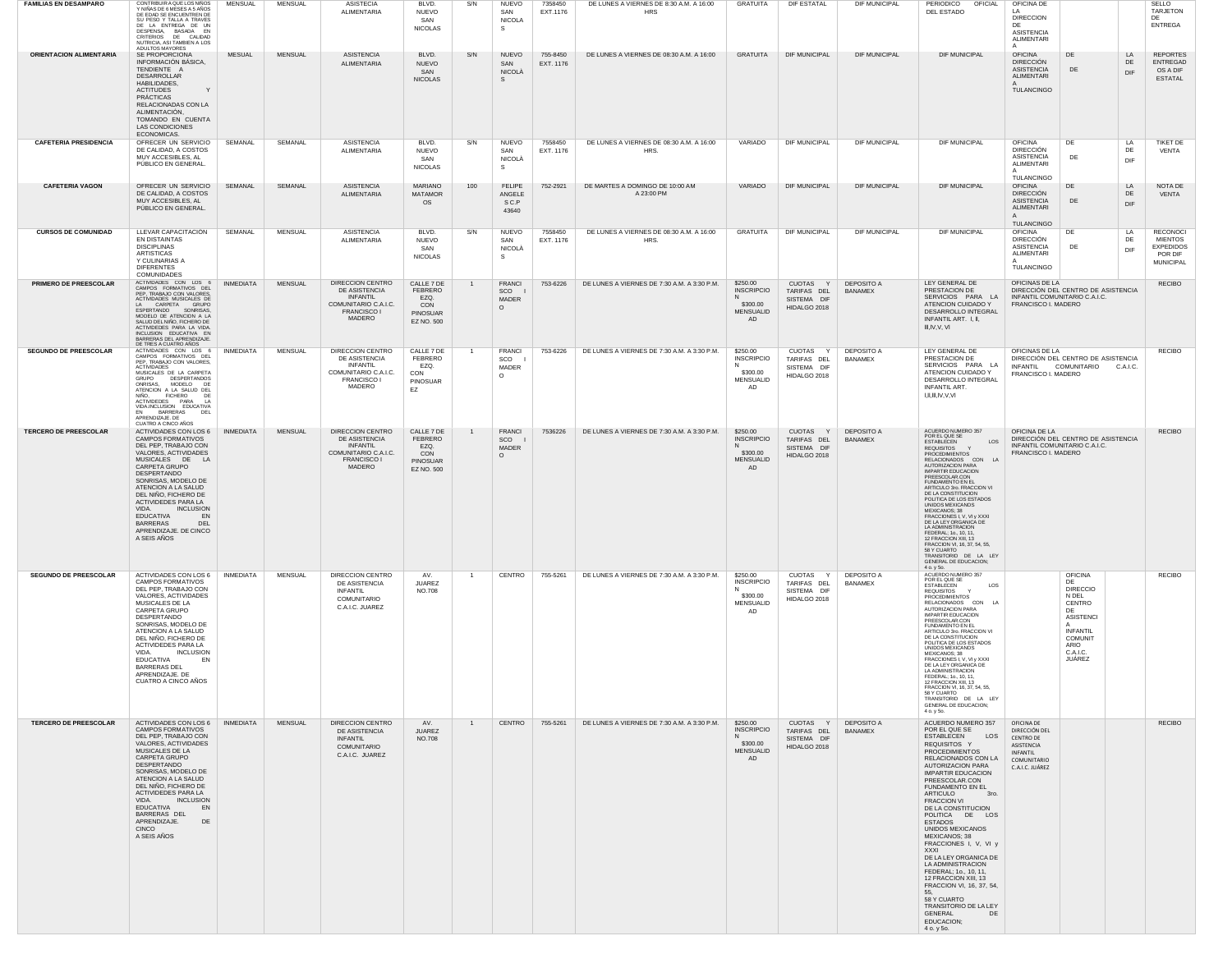| <b>CONSULTA MÉDICA POR</b><br><b>PRIMERA VEZ</b> | VALORACIÓ<br>N PRIMERA<br>VEZ                                                                                                                                                                                                | POR<br>INMEDIATA           | UN DÌA    | UNIDAD BASICA DE<br>REHABILITACIÓN           | ESQUINA<br>DE LUIS<br>PONCE Y<br>PRIMERA<br>DE MAYO        | 200 | CENTRO | 43600 |                                                                                                                                               |                                                                                                                                           | DE LUNES A VIERNES DE 08:30 A.M. A 20:00<br>P.M Y SABADOS DE 8:00 A.M. A 14:00 P.M | - S<br>70.00          | ACTA DE SESION<br>ORDINARIA<br>SO/02/2017 DE LA<br><b>JUNTA</b><br>DF<br>GOBIERNO DEL<br>SISTEMA<br>MUNICIPAL PARA<br>EL.<br>DESARROLLO<br>INTEGRAL DE LA<br>FAMILIA<br>DE<br>TULANCINGO<br>DE BRAVO, HGO.<br>DEL22<br>DE<br>SEPTIEMBRE 2017      | CAJA DE UBR | ACTA DE SESIÓN ORDINARIA<br>SO/02/2017 DE LA JUNTA DE<br>GOBIERNO DEL SISTEMA<br>MUNICIPAL PARA FI<br>DESARROLLO INTEGRAL DE LA<br>FAMILIA DE TULANCINGO<br>IÓN<br>DE BRAVO, HGO. DEL22 DE<br>SEPTIEMBRE 2017 | DE<br><b>OFICINA</b><br>LA<br><b>DIRECCIÓN</b><br>DE<br>LA<br>BÁSICA<br>UNIDAD<br>DE<br>REHABILITAC   |                | <b>RECIBO</b> |
|--------------------------------------------------|------------------------------------------------------------------------------------------------------------------------------------------------------------------------------------------------------------------------------|----------------------------|-----------|----------------------------------------------|------------------------------------------------------------|-----|--------|-------|-----------------------------------------------------------------------------------------------------------------------------------------------|-------------------------------------------------------------------------------------------------------------------------------------------|------------------------------------------------------------------------------------|-----------------------|---------------------------------------------------------------------------------------------------------------------------------------------------------------------------------------------------------------------------------------------------|-------------|---------------------------------------------------------------------------------------------------------------------------------------------------------------------------------------------------------------|-------------------------------------------------------------------------------------------------------|----------------|---------------|
| <b>DICTAMEN MÉDICO</b>                           | <b>DESCRIPCI</b><br>ACTUA<br>ON<br>PATOLOGIA<br>L,<br><b>FIN</b><br>$\mathsf{A}$<br><b>SOLICIT</b><br>DE<br>APOYO<br>AR<br>FIN DE<br>AL<br>A<br><b>INCORPOR</b><br>LA<br>AR<br>PACIENTE<br>VIDA<br>$\mathsf{A}$<br>COTIDIANA | <b>INMEDIATA</b><br>DE     | 6 MESES   | UNIDAD BÁSICA DE<br>REHABILITACIÓN           | <b>ESQUINA</b><br>DE LUIS<br>PONCE Y<br>PRIMERA<br>DE MAYO | 200 | CENTRO | 43600 |                                                                                                                                               |                                                                                                                                           | DE LUNES A VIERNES DE 08:30 A.M. A 20:00<br>P.M Y SABADOS DE 8:00 A.M. A 14:00 P.M | $\mathbb{S}$<br>50.00 | ACTA<br>DE<br>SESIÓN<br>ORDINARIA<br>SO/02/2017 DE<br>LA JUNTA DE<br>GOBIERNO DEL<br><b>SISTEMA</b><br><b>MUNICIPAL</b><br>PARAEL<br>DESARROLLO<br>INTEGRAL DE<br>LA FAMILIA DE<br>TULANCINGO<br>DE BRAVO,<br>HGO. DEL22 DE<br>SEPTIEMBRE<br>2017 | CAJA DE UBR | ACTA DE SESIÓN ORDINARIA<br>SO/02/2017 DE LA JUNTA DE<br>GOBIERNO DEL SISTEMA<br>MUNICIPAL PARA EL<br>DESARROLLO INTEGRAL DE<br>LA FAMILIA DE TULANCINGO<br>DE BRAVO, HGO. DEL22 DE<br>SEPTIEMBRE 2017        | <b>OFICINA</b><br>DE<br>DIRECCIÓN DE<br>BÁSICA<br>UNIDAD<br>REHABILITACIÓN                            | LA<br>LA<br>DE | <b>RECIBO</b> |
| <b>ATENCION PSICOLOGICA</b>                      | TERAPIAS<br><b>PSICOLOG</b><br><b>ICAS</b>                                                                                                                                                                                   | <b>INMEDIATA</b>           | 1 MES     | UNIDAD BÁSICA DE<br>REHABILITACIÓN           | <b>ESQUINA</b><br>DE LUIS<br>PONCE Y<br>PRIMERA<br>DE MAYO | 200 | CENTRO | 43600 |                                                                                                                                               | P.M Y SABADOS DE 8:00 A.M. A 14:00 P.M                                                                                                    | DE LUNES A VIERNES DE 08:30 A.M. A 20:00                                           | $\mathbf{s}$<br>60.00 | <b>ACTA</b><br>DE<br>SESIÓN<br>ORDINARIA<br>SO/02/2017 DE<br>LA JUNTA DE<br>GOBIERNO DEL<br>SISTEMA<br><b>MUNICIPAL</b><br>PARAEL<br>DESARROLLO<br>INTEGRAL DE<br>LA FAMILIA DE<br>TULANCINGO<br>DE BRAVO,<br>HGO. DEL22 DE<br>SEPTIEMBRE<br>2017 | CAJA DE UBR | ACTA DE SESIÓN ORDINARIA<br>SO/02/2017 DE LA JUNTA DE<br>GOBIERNO DEL SISTEMA<br>MUNICIPAL PARA EL<br>DESARROLLO INTEGRAL DE<br>LA FAMILIA DE TULANCINGO<br>DE BRAVO, HGO. DEL22 DE<br>SEPTIEMBRE 2017        | <b>OFICINA</b><br>DE<br>DIRECCIÓN DE<br>UNIDAD<br>BÁSICA<br>REHABILITACIÓN                            | LA<br>LA<br>DE | <b>RECIBO</b> |
| <b>TERAPIA OCUPACIONAL</b>                       | SE ATIENDE A<br>PACIENTES CON<br>DEFICIT DE ATENCION<br>,FRACTURAS,<br><b>ESTIMULACION PARA</b><br>NIÑOS CON LESIONES<br>NEUROLOGICAS O<br>RETRAZO PSICOMOTOR                                                                | <b>INMEDIATA</b>           | 1 MES     | UNIDAD BASICA DE<br><b>REHABILITACION</b>    | ESQUINAD<br>E LUSI<br>POCE Y<br>PRIMERA<br>DE MAYO         | 200 | CENTRO | 43600 |                                                                                                                                               | DE<br><b>LUNES</b><br>A<br><b>VIERN</b><br>ES DE<br>08:30<br>A.M. A<br>20:00<br>P.M Y<br>SABAD<br>OS DE<br>8:00<br>A.M. A<br>14:00<br>P.M |                                                                                    | \$50.00               | ACTA<br>DE<br>SESIÓN<br>ORDINARIA<br>SO/02/2017 DE<br>LA JUNTA DE<br>GOBIERNO DEL<br><b>SISTEMA</b><br><b>MUNICIPAL</b><br>PARAEL<br>DESARROLLO<br>INTEGRAL DE<br>LA FAMILIA DE<br>TULANCINGO<br>DE BRAVO,<br>HGO. DEL22 DE<br>SEPTIEMBRE<br>2017 | CAJA DE UBR | ACTA DE SESIÓN ORDINARIA<br>SO/02/2017 DE LA JUNTA DE<br>GOBIERNO DEL SISTEMA<br>MUNICIPAL PARA EL<br>DESARROLLO INTEGRAL DE<br>LA FAMILIA DE TULANCINGO<br>DE BRAVO, HGO. DEL22 DE<br>SEPTIEMBRE 2017        | DIRECCION DE LA UNIDAD<br><b>BASICA DE REHEBILITACION</b>                                             |                | <b>RECIBO</b> |
| PRUEBAS PSICOLOGICAS                             | SE ATIENDE A PERONAS   INMEDIATA<br>CON PROLBEMAS<br><b>EMOCIONALES</b>                                                                                                                                                      |                            | OCASIONAL | UNIDAD BASICA DE<br><b>REHABILITACION</b>    | ESQUINAD<br>E LUSI<br>POCE Y<br>PRIMERA<br>DE MAYO         | 200 | CENTRO | 43600 | DE<br>LUNES<br>$\mathsf{A}$<br><b>VIERN</b><br>ES DE<br>08:30<br>A.M. A<br>20:00<br>P.M Y<br>SABAD<br>OS DE<br>8:00<br>A.M. A<br>14:00<br>P.M |                                                                                                                                           |                                                                                    | \$150.00              | <b>ACTA</b><br>DE<br>SESIÓN<br>ORDINARIA<br>SO/02/2017 DE<br>LA JUNTA DE<br>GOBIERNO DEL<br>SISTEMA<br>MUNICIPAL<br>PARAEL<br>DESARROLLO<br>INTEGRAL DE<br>LA FAMILIA DE<br>TULANCINGO<br>DE BRAVO,<br>HGO. DEL22 DE<br>SEPTIEMBRE<br>2017        | CAJA DE UBR | ACTA DE SESIÓN ORDINARIA<br>SO/02/2017 DE LA JUNTA DE<br>GOBIERNO DEL SISTEMA<br>MUNICIPAL PARA EL<br>DESARROLLO INTEGRAL DE<br>LA FAMILIA DE TULANCINGO<br>DE BRAVO, HGO. DEL22 DE<br>SEPTIEMBRE 2017        | DIRECCION DE LA UNIDAD<br>BASICA DE REHABILITACION                                                    |                | <b>RECIBO</b> |
| <b>RESUMEN CLINICO</b>                           | SE ATIENDE A PERSONAS QUE INMEDIATA<br>SOLICITAN SU AVENCE EN LA<br>TERAPIA                                                                                                                                                  |                            |           | OCASIONAL UNIDAD BASICA DE<br>REHABILITACION | ESQUINAD<br>E LUSI<br>POCE Y<br>PRIMERA<br>DE MAYO         | 200 | CENTRO | 43600 |                                                                                                                                               | DE<br>LUNES<br>A<br><b>VIERN</b><br>ES DE<br>08:30<br>A.M. A<br>20:00<br>P.M Y<br>SABAD<br>OS DE<br>8:00<br>A.M. A<br>14:00<br>P.M        |                                                                                    | \$40.00               | ACTA DE<br><b>SESIÓN</b><br>ORDINARIA<br>SO/02/2017 DE<br>LA JUNTA DE<br>GOBIERNO DEL<br>SISTEMA<br><b>MUNICIPAL</b><br>PARAEL<br>DESARROLLO<br>INTEGRAL DE<br>LA FAMILIA DE<br>TULANCINGO<br>DE BRAVO,<br>HGO. DEL22 DE<br>SEPTIEMBRE<br>2017    | CAJA DE UBR | MUNICIPAL PARA EL<br>DESARROLLO INTEGRAL DE<br>LA FAMILIA DE TULANCINGO<br>DE BRAVO, HGO. DEL22 DE<br>SEPTIEMBRE 2017                                                                                         | ACTA DE SESIÓN ORDINARIA DIRECCION DE LA UNIDAD<br>SO/02/2017 DE LA JUNTA DE BASICA DE REHEBILITACION |                | <b>RECIBO</b> |
| <b>VENDAJE MUSCULAR</b>                          | SE ATIENDE A PERSONAS<br>CON PROBLEMAS FISICO QUE<br>REQUIEREN VENDAJE<br>ESPECIAL                                                                                                                                           | <b>INMEDIAT</b><br>$\circ$ | OCASIONAL | UNIDAD BASICA DE<br><b>REHABILITACION</b>    | ESQUINAD<br>E LUSI<br>POCE Y<br>PRIMERA<br>DE MAYO         | 200 | CENTRO | 4600  |                                                                                                                                               | DE<br>LUNES<br>A<br><b>VIERN</b><br>ES DE<br>08:30<br>A.M. A<br>20:00<br>P.M Y<br>SABAD<br>OS DE<br>8:00<br>A.M. A<br>14:00<br>P.M        |                                                                                    | \$50.00               | <b>ACTA</b><br>DE<br>SESIÓN<br>ORDINARIA<br>SO/02/2017 DE<br>LA JUNTA DE<br>GOBIERNO DEL<br><b>SISTEMA</b><br>MUNICIPAL<br>PARAEL<br>DESARROLLO<br>INTEGRAL DE<br>LA FAMILIA DE<br>TULANCINGO<br>DE BRAVO,<br>HGO. DEL22 DE<br>SEPTIEMBRE<br>2017 | CAJA DE UBR | ACTA DE SESIÓN ORDINARIA<br>SO/02/2017 DE LA JUNTA DE<br>GOBIERNO DEL SISTEMA<br>MUNICIPAL PARA EL<br>DESARROLLO INTEGRAL DE<br>LA FAMILIA DE TULANCINGO<br>DE BRAVO, HGO. DEL22 DE<br>SEPTIEMBRE 2017        | DIRECCION DE LA UNIDAD<br>BASICA DE REHEBILITACION                                                    |                | RECIBO        |
| <b>TRASLADOS LOCALES</b>                         | SE ATIENDE A PERSONAS<br>CON PROBLES DE MOVILIDAD O<br>POR DISCAPACIDAD FISICA                                                                                                                                               | <b>INMEDIAT</b>            | 1 MES     | UNIDAD BASICA DE<br><b>REHABILITACION</b>    | ESQUINAD<br>E LUSI<br>POCE Y<br>PRIMERA<br>DE MAYO         | 200 | CENTRO |       |                                                                                                                                               | DE<br><b>LUNES</b><br>A<br><b>VIERN</b><br>ES DE<br>08:30<br>A.M. A<br>20:00<br>P.M Y<br>SABAD<br>OS DE<br>8:00<br>A.M. A<br>14:00        |                                                                                    | \$7.00                | ACTA<br>DE<br>SESIÓN<br>ORDINARIA<br>SO/02/2017 DE<br>LA JUNTA DE<br>GOBIERNO DEL<br><b>SISTEMA</b><br>MUNICIPAL<br>PARAEL<br>DESARROLLO<br>INTEGRAL DE<br>LA FAMILIA DE<br>TULANCINGO<br>DE BRAVO,<br>HGO. DEL22 DE<br>SEPTIEMBRE<br>2017        | CAJS DE UBR | ACTA DE SESIÓN ORDINARIA<br>SO/02/2017 DE LA JUNTA DE<br>GOBIERNO DEL SISTEMA<br>MUNICIPAL PARA EL<br>DESARROLLO INTEGRAL DE<br>LA FAMILIA DE TULANCINGO<br>DE BRAVO, HGO. DEL22 DE<br>SEPTIEMBRE 2017        | DIRECCION DE LA UNIDAD<br><b>BASICA DE REHEBILITACION</b>                                             |                | <b>RECIBO</b> |
| <b>TERAPIA DE LENGUAJE</b>                       | SE ATIENDE A PERSONAS<br>CON TRASTORNO DE<br>LENGUAJEY AUDICION                                                                                                                                                              | <b>INMEDIATA</b>           | 1 MES     | UNIDAD BÁSICA DE<br>REHABILITACIÓN           | <b>ESQUINA</b><br>DE LUIS<br>PONCE Y<br>PRIMERA<br>DE MAYO | 200 | CENTRO | 43600 |                                                                                                                                               | P.M<br>DE<br><b>LUNES</b><br>A<br><b>VIERN</b><br>ES DE<br>08:30<br>A.M. A                                                                |                                                                                    | $\mathbb{S}$<br>55.00 | ACTA<br>DE<br>SESIÓN<br>ORDINARIA<br>SO/02/2017 DE<br>LA JUNTA DE<br>GOBIERNO DEL<br>SISTEMA<br>MUNICIPAL<br>PARAEL                                                                                                                               | CAJA DE UBR | ACTA DE SESIÓN ORDINARIA<br>SO/02/2017 DE LA JUNTA DE<br>GOBIERNO DEL SISTEMA<br>MUNICIPAL PARA EL<br>DESARROLLO INTEGRAL DE<br>LA FAMILIA DE TULANCINGO<br>DE BRAVO, HGO. DEL22 DE<br>SEPTIEMBRE 2017        | DIRECCION DE LA UNIDA BASICA DE<br>RHABILITACION                                                      |                | <b>RECIBO</b> |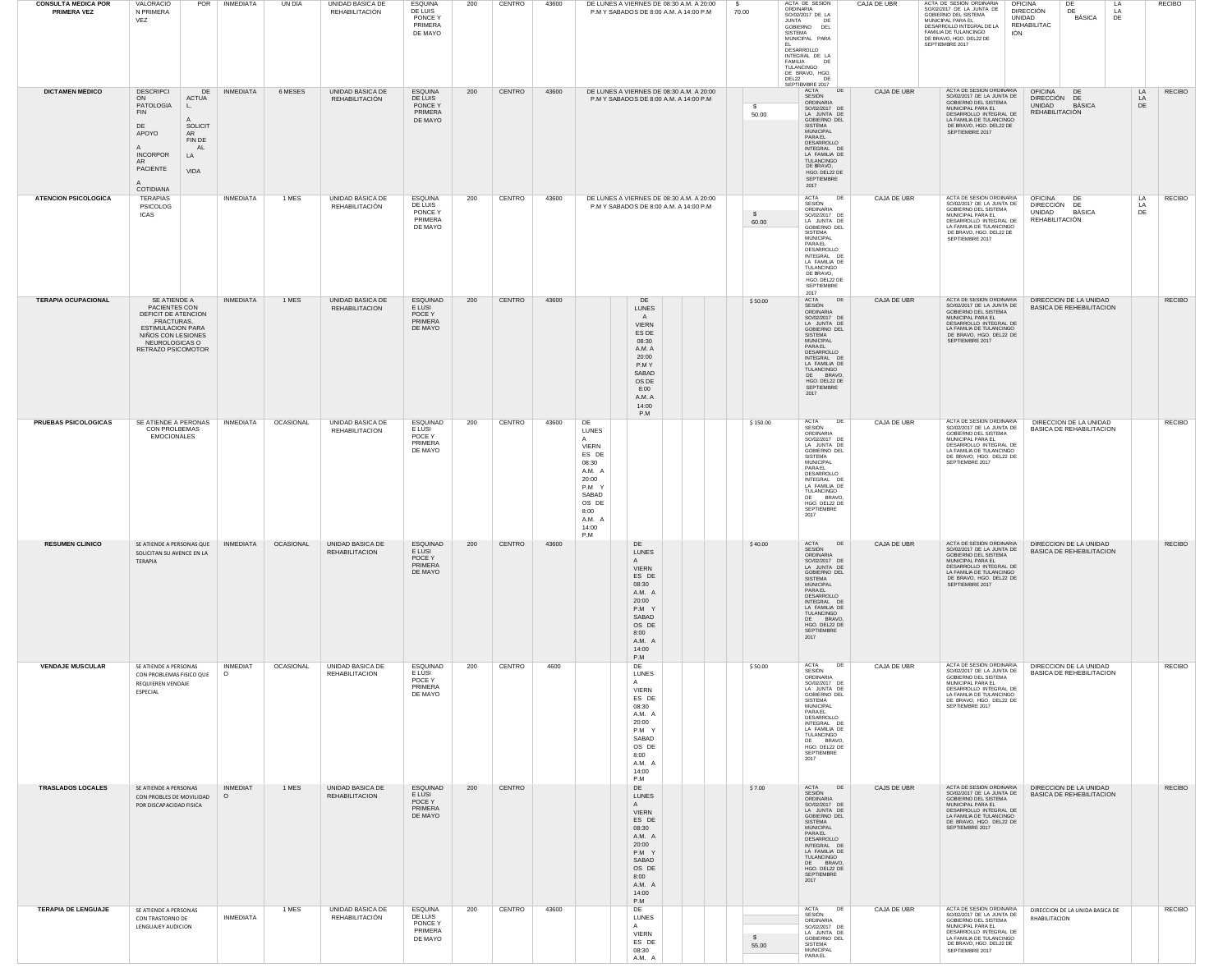|                                              |                                                                                                                             |                  |                |                                                                                             |                          |     |        |          |                                         | 20:00<br>P.M Y<br>SABAD<br>OS DE<br>8:00<br>A.M. A<br>14:00<br>P.M |                                                      |                             |                                                                            | DESARROLLO<br>INTEGRAL DE<br>LA FAMILIA DE<br>TULANCINGO<br>DE BRAVO,<br>HGO. DEL22 DE<br>SEPTIEMBRE<br>2017                                                                                                                                |                                                                           |                                                                                                                                                                                                        |               |
|----------------------------------------------|-----------------------------------------------------------------------------------------------------------------------------|------------------|----------------|---------------------------------------------------------------------------------------------|--------------------------|-----|--------|----------|-----------------------------------------|--------------------------------------------------------------------|------------------------------------------------------|-----------------------------|----------------------------------------------------------------------------|---------------------------------------------------------------------------------------------------------------------------------------------------------------------------------------------------------------------------------------------|---------------------------------------------------------------------------|--------------------------------------------------------------------------------------------------------------------------------------------------------------------------------------------------------|---------------|
| <b>CURSOS DE CAPACITACIÓN</b>                | PROPORCIONAR A LA<br>POBLACIÓN CURSOS Y<br>TALLERES QUE LES<br>PROPORCIONEN UNA<br>HERRAMIENTA DE<br><b>INGRESOS EXTRAS</b> | <b>INMEDIATA</b> | <b>MENSUAL</b> | RECEPCION DE<br><b>INSTITUTO</b><br>DE<br><b>CAPACITACION Y</b><br>ASISTENCIA MEDICA        | CALLE<br>CORREGID<br>ORA | 304 | CENTRO | 753-1690 | DE<br>LUNES<br>8:00<br>PM               | <b>VIERN</b><br>$\mathsf{A}$<br>ES                                 | D<br>E<br>$\mathbf{0}$                               | 9:0<br>AM<br>$\Delta$       | \$35.00<br><b>INSCRIPCIO</b><br>N Y<br>\$125.00<br>COLEGIATUR<br>A MENSUAL | ACTA DE<br>SESIÓN<br>ORDINARIA<br>SO/02/2017 DE<br>LA JUNTA DE<br>GOBIERNO DEL<br>SISTEMA<br>MUNICIPAL<br>PARAEL<br>DESARROLLO<br>INTEGRAL DE<br>LA FAMILIA DE<br>TULANCINGO<br>DE BRAVO,<br>HGO. DEL22 DE<br>SEPTIEMBRE<br>2017            | DIRECCION INSTITUTO<br>DE<br><b>CAPACITACION Y</b><br>ASISTENCIA MÉDICA   | ACTA DE SESIÓN ORDINARIA<br>SO/02/2017 DE LA JUNTA DE<br>GOBIERNO DEL SISTEMA<br>MUNICIPAL PARA EL<br>DESARROLLO INTEGRAL DE<br>LA FAMILIA DE TULANCINGO<br>DE BRAVO, HGO. DEL22 DE<br>SEPTIEMBRE 2017 | <b>RECIBO</b> |
| <b>CONSULTA MEDICA</b>                       | PROPORCIONAR A LA<br>POBLACION ATENCIÓN<br><b>MÉDICA BÁSICA</b>                                                             | <b>INMEDIATA</b> | UN DÍA         | RECEPCION DE<br><b>INSTITUTO</b><br>DE<br>CAPACITACION Y<br>ASISTENCIA MEDICA               | CALLE<br>CORREGID<br>ORA | 304 | CENTRO | 753-1690 | DE<br><b>LUNES</b><br>8:00<br>PM        | A VIERN<br>ES                                                      | D<br>Ε.<br>$\overline{0}$                            | 9:0 AM<br>$\overline{A}$    | \$50.00                                                                    | ACTA<br>DE<br>SESIÓN<br>ORDINARIA<br>SO/02/2017 DE<br>LA JUNTA DE<br>GOBIERNO DEL<br>SISTEMA<br>MUNICIPAL<br>PARAEL<br>DESARROLLO<br>INTEGRAL DE<br>LA FAMILIA DE<br>TULANCINGO<br>DE BRAVO,<br>HGO. DEL22 DE<br>SEPTIEMBRE<br>2017         | DIRECCION INSTITUTO<br>DF<br><b>CAPACITACION Y</b><br>ASISTENCIA MÉDICA   | ACTA DE SESIÓN ORDINARIA<br>SO/02/2017 DE LA JUNTA DE<br>GOBIERNO DEL SISTEMA<br>MUNICIPAL PARA EL<br>DESARROLLO INTEGRAL DE<br>LA FAMILIA DE TULANCINGO<br>DE BRAVO, HGO. DEL22 DE<br>SEPTIEMBRE 2017 | <b>RECIBO</b> |
| <b>CERTIFICADO MÉDICO</b>                    | PROPORCIONAR A LA<br>POBLACION ATENCIÓN<br>MÉDICA BÁSICA                                                                    | <b>INMEDIATA</b> | UN DÍA         | RECEPCION DE<br><b>INSTITUTO</b><br>DE<br><b>CAPACITACION Y</b><br>ASISTENCIA MEDICA        | CALLE<br>CORREGID<br>ORA | 304 | CENTRO | 753-1691 | DE<br><b>LUNES</b><br>8:00<br>PM        | A VIERN<br>ES                                                      | D<br>$\mathbf{0}$<br>E.                              | 9:0 AM<br>A                 | \$30.00                                                                    | ACTA<br>DE<br>SESIÓN<br>ORDINARIA<br>SO/02/2017 DE<br>LA JUNTA DE<br>GOBIERNO DEL<br>SISTEMA<br><b>MUNICIPAL</b><br>PARAEL<br>DESARROLLO<br>INTEGRAL DE<br>LA FAMILIA DE<br>TULANCINGO<br>DE BRAVO.<br>HGO. DEL22 DE<br>SEPTIEMBRE<br>2017  | DIRECCION INSTITUTO<br>DE<br><b>CAPACITACION Y</b><br>ASISTENCIA MÉDICA   | ACTA DE SESIÓN ORDINARIA<br>SO/02/2017 DE LA JUNTA DE<br>GOBIERNO DEL SISTEMA<br>MUNICIPAL PARA EL<br>DESARROLLO INTEGRAL DE<br>LA FAMILIA DE TULANCINGO<br>DE BRAVO, HGO. DEL22 DE<br>SEPTIEMBRE 2017 | <b>RECIBO</b> |
| TOMA DE PRESIÓN O<br>APLICACIÓN DE INYECCIÓN | PROPORCIONAR A LA<br>POBLACION ATENCIÓN<br>MÉDICA BÁSICA                                                                    | <b>INMEDIATA</b> | UN DÍA         | RECEPCION DE<br><b>INSTITUTO</b><br>DE<br><b>CAPACITACION Y</b><br>ASISTENCIA MEDICA        | CALLE<br>CORREGID<br>ORA | 304 | CENTRO | 753-1690 | DE<br><b>LUNES</b><br>8:00<br>PM        | A VIERN<br>ES                                                      | D<br>$\overline{0}$<br>E.                            | 9:0<br>AM<br>$\mathsf{A}$   | \$15.00                                                                    | ACTA<br>DE<br>SESIÓN<br>ORDINARIA<br>SO/02/2017 DE<br>LA JUNTA DE<br>GOBIERNO DEL<br>SISTEMA<br><b>MUNICIPAL</b><br>PARAEL<br>DESARROLLO<br>INTEGRAL DE<br>LA FAMILIA DE<br>TULANCINGO<br>DE BRAVO.<br>HGO. DEL22 DE<br>SEPTIEMBRE<br>2017  | DIRECCION INSTITUTO<br>- DF<br><b>CAPACITACION Y</b><br>ASISTENCIA MÉDICA | ACTA DE SESIÓN ORDINARIA<br>SO/02/2017 DE LA JUNTA DE<br>GOBIERNO DEL SISTEMA<br>MUNICIPAL PARA EL<br>DESARROLLO INTEGRAL DE<br>LA FAMILIA DE TULANCINGO<br>DE BRAVO, HGO. DEL22 DE<br>SEPTIEMBRE 2017 | <b>RECIBO</b> |
| <b>ESTUDIO DE CITOLOGÍA</b>                  | PROPORCIONAR A LA<br>POBLACION ATENCIÓN<br><b>MÉDICA BÁSICA</b>                                                             | <b>INMEDIATA</b> | UN DÍA         | RECEPCION DE<br><b>INSTITUTO</b><br>DE<br><b>CAPACITACION Y</b><br>ASISTENCIA MEDICA        | CALLE<br>CORREGID<br>ORA | 304 | CENTRO | 753-1693 | DE<br><b>LUNES</b><br>8:00<br>PM        | A VIERN<br>ES                                                      | D<br>E<br>$\overline{0}$                             | 9:0<br>AM<br>A              | \$180.00                                                                   | ACTA<br>DE<br>SESIÓN<br>ORDINARIA<br>SO/02/2017 DE<br>LA JUNTA DE<br>GOBIERNO DEL<br>SISTEMA<br>MUNICIPAL<br><b>PARA EL</b><br>DESARROLLO<br>INTEGRAL DE<br>LA FAMILIA DE<br>TULANCINGO<br>DE BRAVO,<br>HGO. DEL22 DE<br>SEPTIEMBRE<br>2017 | DIRECCION INSTITUTO<br>DF<br>CAPACITACION Y<br>ASISTENCIA MÉDICA          | ACTA DE SESIÓN ORDINARIA<br>SO/02/2017 DE LA JUNTA DE<br>GOBIERNO DEL SISTEMA<br>MUNICIPAL PARA EL<br>DESARROLLO INTEGRAL DE<br>LA FAMILIA DE TULANCINGO<br>DE BRAVO, HGO. DEL22 DE<br>SEPTIEMBRE 2017 | <b>RECIBO</b> |
| <b>ESTUDIO DE COLPOSCOPIA</b>                | PROPORCIONAR A LA<br>POBLACION ATENCIÓN<br>MÉDICA BÁSICA                                                                    | <b>INMEDIATA</b> | UN DÍA         | <b>RECEPCION DE</b><br><b>INSTITUTO</b><br>DE<br>CAPACITACION Y<br>ASISTENCIA MEDICA        | CALLE<br>CORREGID<br>ORA | 304 | CENTRO | 753-1694 | DE<br>LUNES<br>8:00<br><b>PM</b>        | VIERN<br>A<br>ES                                                   | D<br>E.<br>$\overline{0}$                            | 9:0<br>AM<br>$\overline{A}$ | \$250.00                                                                   | ACTA<br>DE<br>SESIÓN<br>ORDINARIA<br>SO/02/2017 DE<br>LA JUNTA DE<br>GOBIERNO DEL<br><b>SISTEMA</b><br>MUNICIPAL<br>PARAEL<br>DESARROLLO<br>INTEGRAL DE<br>LA FAMILIA DE<br>TULANCINGO<br>DE BRAVO,<br>HGO. DEL22 DE<br>SEPTIEMBRE          | DIRECCION INSTITUTO<br>CAPACITACION Y<br>ASISTENCIA MÉDICA                | ACTA DE SESIÓN ORDINARIA<br>SO/02/2017 DE LA JUNTA DE<br>GOBIERNO DEL SISTEMA<br>MUNICIPAL PARA EL<br>DESARROLLO INTEGRAL DE<br>LA FAMILIA DE TULANCINGO<br>DE BRAVO, HGO. DEL22 DE<br>SEPTIEMBRE 2017 | <b>RECIBO</b> |
| <b>ESTUDIO DE LA VISTA</b>                   | PROPORCIONAR A LA<br>POBLACION ATENCIÓN<br><b>MÉDICA BÁSICA</b>                                                             | <b>INMEDIATA</b> | UN DÍA         | RECEPCION DE<br><b>INSTITUTO</b><br>DE<br>CAPACITACION Y<br>ASISTENCIA MEDICA               | CALLE<br>CORREGID<br>ORA | 304 | CENTRO | 753-1695 | DE<br>LUNES<br>8:00<br><b>PM</b>        | VIERN<br>$\mathsf{A}$<br>ES                                        | D<br>E<br>$\begin{array}{ccc} \n & 0 \n \end{array}$ | AM<br>9:0<br>$\overline{A}$ | \$10.00                                                                    | 2017<br>ACTA<br>DE<br>SESIÓN<br>ORDINARIA<br>SO/02/2017 DE<br>LA JUNTA DE<br>GOBIERNO DEL<br>SISTEMA<br>MUNICIPAL<br>PARAEL<br>DESARROLLO<br>INTEGRAL DE<br>LA FAMILIA DE<br>TULANCINGO<br>DE BRAVO,<br>HGO. DEL22 DE<br>SEPTIEMBRE<br>2017 | DIRECCION INSTITUTO<br><b>DF</b><br>CAPACITACION Y<br>ASISTENCIA MÉDICA   | ACTA DE SESIÓN ORDINARIA<br>SO/02/2017 DE LA JUNTA DE<br>GOBIERNO DEL SISTEMA<br>MUNICIPAL PARA EL<br>DESARROLLO INTEGRAL DE<br>LA FAMILIA DE TULANCINGO<br>DE BRAVO, HGO. DEL22 DE<br>SEPTIEMBRE 2017 | <b>RECIBO</b> |
| <b>CONSULTA DENTAL</b>                       | PORPORCIONAR A LA<br><b>POBLRACION</b><br><b>CONSULTAS Y</b><br>TRATAMIETOS BÁSICOS<br>DENTALES                             | <b>INMEDIATA</b> | UN DÍA         | <b>RECEPCION DE</b><br><b>INSTITUTO</b><br>DE<br><b>CAPACITACION Y</b><br>ASISTENCIA MEDICA | CALLE<br>CORREGID<br>ORA | 304 | CENTRO | 753-1690 | DE<br><b>LUNES</b><br>8:00<br><b>PM</b> | <b>VIERN</b><br>A<br>ES                                            | D<br>E.<br>$\overline{0}$                            | 9:0<br>AM<br>$\overline{A}$ | \$50.00                                                                    | ACTA<br>DE<br>SESIÓN<br>ORDINARIA<br>SO/02/2017 DE<br>LA JUNTA DE<br>GOBIERNO DEL<br>SISTEMA<br>MUNICIPAL<br>PARAEL<br>DESARROLLO<br>INTEGRAL DE<br>LA FAMILIA DE<br>TULANCINGO<br>DE BRAVO,<br>HGO. DEL22 DE<br>SEPTIEMBRE<br>2017         | DIRECCION INSTITUTO<br>DF<br><b>CAPACITACION Y</b><br>ASISTENCIA MÉDICA   | ACTA DE SESIÓN ORDINARIA<br>SO/02/2017 DE LA JUNTA DE<br>GOBIERNO DEL SISTEMA<br>MUNICIPAL PARA EL<br>DESARROLLO INTEGRAL DE<br>LA FAMILIA DE TULANCINGO<br>DE BRAVO, HGO. DEL22 DE<br>SEPTIEMBRE 2017 | <b>RECIBO</b> |
| <b>ODONTOEXESIS</b>                          | PORPORCIONAR A LA<br>POBLRACION<br><b>CONSULTAS Y</b><br>TRATAMIETOS BÁSICOS<br>DENTALES                                    | <b>INMEDIATA</b> | UN DÍA         | RECEPCION DE<br><b>INSTITUTO</b><br>DE<br>CAPACITACION Y<br>ASISTENCIA MEDICA               | CALLE<br>CORREGID<br>ORA | 304 | CENTRO | 753-1690 | DE<br><b>LUNES</b><br>8:00<br><b>PM</b> | VIERN<br>A<br>ES                                                   | D<br>E<br>$\overline{0}$                             | 9:0<br>AM<br>$\mathsf{A}$   | \$60.00                                                                    | ACTA<br>DE<br>SESIÓN<br>ORDINARIA<br>SO/02/2017 DE<br>LA JUNTA DE<br>GOBIERNO DEL<br>SISTEMA<br><b>MUNICIPAL</b><br><b>PARA EL</b><br>DESARROLLO<br>INTEGRAL DE<br>LA FAMILIA DE<br>TULANCINGO                                              | DIRECCION INSTITUTO<br>DF<br><b>CAPACITACION Y</b><br>ASISTENCIA MÉDICA   | ACTA DE SESIÓN ORDINARIA<br>SO/02/2017 DE LA JUNTA DE<br>GOBIERNO DEL SISTEMA<br>MUNICIPAL PARA EL<br>DESARROLLO INTEGRAL DE<br>LA FAMILIA DE TULANCINGO<br>DE BRAVO, HGO. DEL22 DE<br>SEPTIEMBRE 2017 | <b>RECIBO</b> |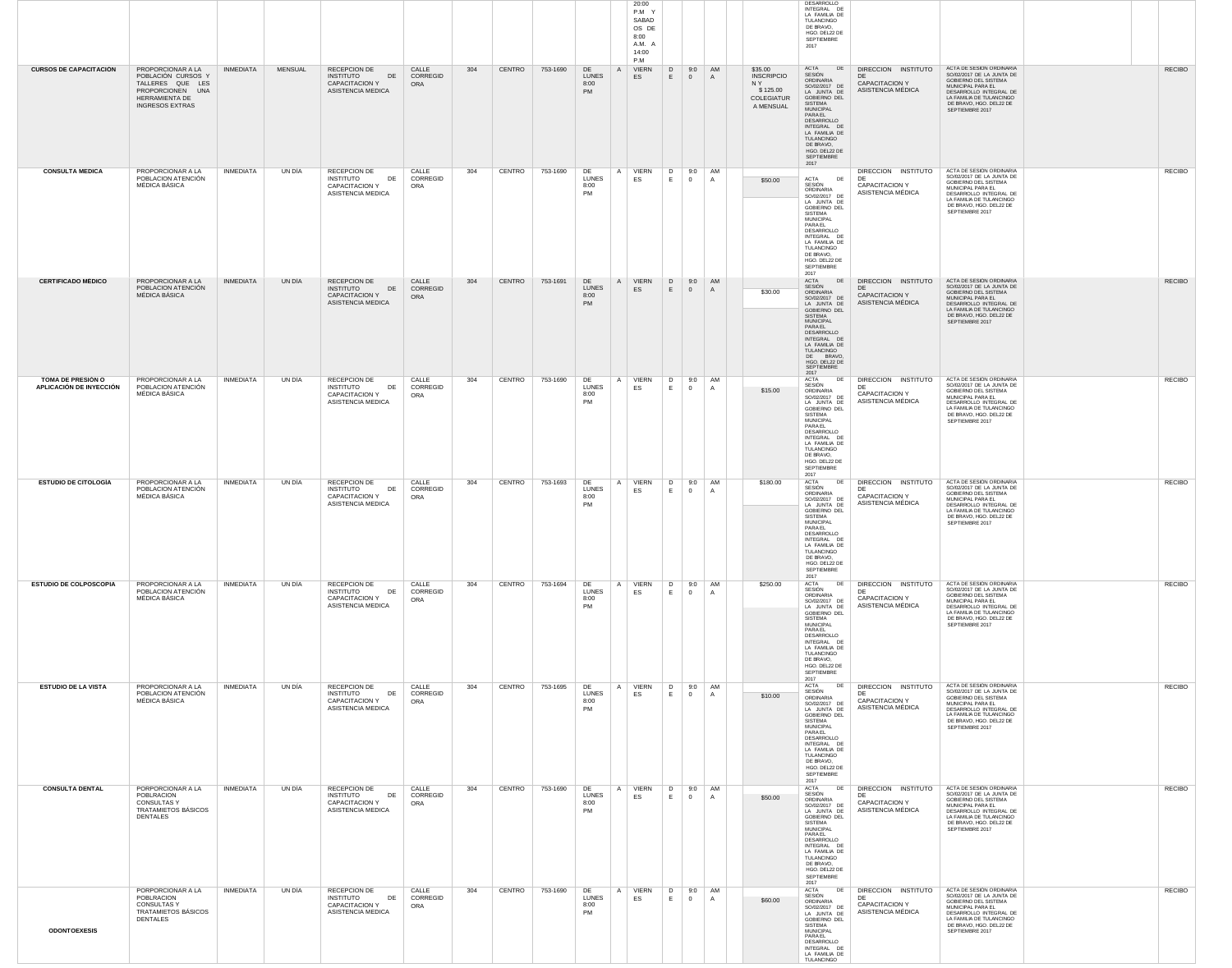|                             |                                                                                                 |                  |        |                                                                                      |                          |     |                 |          |                                              |                    |                                   |                          |          | DE BRAVO,<br>HGO. DEL22 DE<br>SEPTIEMBRE<br>2017                                                                                                                                                                                                  |                                                                         |                                                                                                                                                                                                        |                                                                      |               |
|-----------------------------|-------------------------------------------------------------------------------------------------|------------------|--------|--------------------------------------------------------------------------------------|--------------------------|-----|-----------------|----------|----------------------------------------------|--------------------|-----------------------------------|--------------------------|----------|---------------------------------------------------------------------------------------------------------------------------------------------------------------------------------------------------------------------------------------------------|-------------------------------------------------------------------------|--------------------------------------------------------------------------------------------------------------------------------------------------------------------------------------------------------|----------------------------------------------------------------------|---------------|
| <b>PROFILAXIS</b>           | PORPORCIONAR A LA<br>POBLRACION<br><b>CONSULTAS Y</b><br>TRATAMIETOS BÁSICOS<br><b>DENTALES</b> | <b>INMEDIATA</b> | UN DÍA | RECEPCION DE<br><b>INSTITUTO</b><br>DE<br>CAPACITACION Y<br>ASISTENCIA MEDICA        | CALLE<br>CORREGID<br>ORA | 304 | CENTRO          | 753-1690 | DE<br><b>LUNES</b><br>8:00<br>PM             | A VIERN<br>ES      | D<br>$\overline{0}$<br>E.         | 9:0 AM<br>$\overline{A}$ | \$60.00  | ACTA<br>DE<br>SESIÓN<br>ORDINARIA<br>SO/02/2017 DE<br>LA JUNTA DE<br>GOBIERNO DEL<br>SISTEMA<br>MUNICIPAL<br>PARAEL<br>DESARROLLO<br>INTEGRAL DE<br>LA FAMILIA DE<br>TULANCINGO<br>DE BRAVO,<br>HGO. DEL22 DE<br>SEPTIEMBRE<br>2017               | DIRECCION INSTITUTO<br><b>CAPACITACION Y</b><br>ASISTENCIA MÉDICA       | ACTA DE SESIÓN ORDINARIA<br>SO/02/2017 DE LA JUNTA DE<br>GOBIERNO DEL SISTEMA<br>MUNICIPAL PARA EL<br>DESARROLLO INTEGRAL DE<br>LA FAMILIA DE TULANCINGO<br>DE BRAVO, HGO. DEL22 DE<br>SEPTIEMBRE 2017 |                                                                      | <b>RECIBO</b> |
| <b>CANAL DE ACCESO</b>      | PORPORCIONAR A LA<br>POBLRACION<br><b>CONSULTAS Y</b><br>TRATAMIETOS BÁSICOS<br><b>DENTALES</b> | <b>INMEDIATA</b> | UN DÍA | RECEPCION DE<br>DE<br><b>INSTITUTO</b><br>CAPACITACION Y<br>ASISTENCIA MEDICA        | CALLE<br>CORREGID<br>ORA | 304 | CENTRO          | 753-1690 | DE<br>A<br><b>LUNES</b><br>8:00<br>PM        | <b>VIERN</b><br>ES | D<br>9:0<br>$\overline{0}$<br>Е.  | AM<br>A                  | \$60.00  | DE<br><b>ACTA</b><br>SESIÓN<br>ORDINARIA<br>SO/02/2017 DE<br>LA JUNTA DE<br>GOBIERNO DEL<br>SISTEMA<br><b>MUNICIPAL</b><br>PARAEL<br>DESARROLLO<br>INTEGRAL DE<br>LA FAMILIA DE<br>TULANCINGO<br>DE BRAVO,<br>HGO. DEL22 DE<br>SEPTIEMBRE<br>2017 | DIRECCION INSTITUTO<br>DE<br><b>CAPACITACION Y</b><br>ASISTENCIA MÉDICA | ACTA DE SESIÓN ORDINARIA<br>SO/02/2017 DE LA JUNTA DE<br>GOBIERNO DEL SISTEMA<br>MUNICIPAL PARA EL<br>DESARROLLO INTEGRAL DE<br>LA FAMILIA DE TULANCINGO<br>DE BRAVO, HGO. DEL22 DE<br>SEPTIEMBRE 2017 |                                                                      | <b>RECIBO</b> |
| <b>APLICACIÓN DE FLUOR</b>  | PORPORCIONAR A LA<br>POBLRACION<br><b>CONSULTAS Y</b><br>TRATAMIETOS BÁSICOS<br><b>DENTALES</b> | <b>INMEDIATA</b> | UN DÍA | RECEPCION DE<br><b>INSTITUTO</b><br>DE<br><b>CAPACITACION Y</b><br>ASISTENCIA MEDICA | CALLE<br>CORREGID<br>ORA | 304 | CENTRO          | 753-1690 | DE<br><b>LUNES</b><br>8:00<br><b>PM</b>      | A VIERN<br>ES      | D<br>9:0<br>E<br>$\overline{0}$   | AM<br>$\overline{A}$     | \$50.00  | ACTA<br>DE<br>SESIÓN<br>ORDINARIA<br>SO/02/2017 DE<br>LA JUNTA DE<br>GOBIERNO DEL<br>SISTEMA<br>MUNICIPAL<br>PARAEL<br>DESARROLLO<br>INTEGRAL DE<br>LA FAMILIA DE<br>TULANCINGO<br>DE BRAVO,<br>HGO. DEL22 DE<br>SEPTIEMBRE<br>2017               | DIRECCION INSTITUTO<br>DE<br>CAPACITACION Y<br>ASISTENCIA MÉDICA        | ACTA DE SESIÓN ORDINARIA<br>SO/02/2017 DE LA JUNTA DE<br>GOBIERNO DEL SISTEMA<br>MUNICIPAL PARA EL<br>DESARROLLO INTEGRAL DE<br>LA FAMILIA DE TULANCINGO<br>DE BRAVO, HGO. DEL22 DE<br>SEPTIEMBRE 2017 | DIRECCION INSTITUTO<br>DE CAPACITACION Y<br>ASISTENCIA MÉDICA        | <b>RECIBO</b> |
| <b>CURACIÓN</b>             | PORPORCIONAR A LA<br>POBLRACION<br><b>CONSULTAS Y</b><br>TRATAMIETOS BÁSICOS<br><b>DENTALES</b> | <b>INMEDIATA</b> | UN DÍA | RECEPCION DE<br>DE<br><b>INSTITUTO</b><br>CAPACITACION Y<br>ASISTENCIA MEDICA        | CALLE<br>CORREGID<br>ORA | 304 | CENTRO          | 753-1690 | DE<br><b>LUNES</b><br>8:00<br>PM             | A VIERN<br>ES      | D<br>$\overline{0}$<br>E          | 9:0 AM<br>$\overline{A}$ | \$80.00  | <b>ACTA</b><br>DE<br>SESIÓN<br>ORDINARIA<br>SO/02/2017 DE<br>LA JUNTA DE<br>GOBIERNO DEL<br><b>SISTEMA</b><br>MUNICIPAL<br>PARAEL<br>DESARROLLO<br>INTEGRAL DE<br>LA FAMILIA DE<br>TULANCINGO<br>DE BRAVO,<br>HGO. DEL22 DE<br>SEPTIEMBRE<br>2017 | DIRECCION INSTITUTO<br>CAPACITACION Y<br>ASISTENCIA MÉDICA              | ACTA DE SESIÓN ORDINARIA<br>SO/02/2017 DE LA JUNTA DE<br>GOBIERNO DEL SISTEMA<br>MUNICIPAL PARA EL<br>DESARROLLO INTEGRAL DE<br>LA FAMILIA DE TULANCINGO<br>DE BRAVO, HGO. DEL22 DE<br>SEPTIEMBRE 2017 | <b>DIRECCION INSTITUTO</b><br>DE CAPACITACION Y<br>ASISTENCIA MÉDICA | <b>RECIBO</b> |
| <b>EXTRACCIÓN</b>           | PORPORCIONAR A LA<br>POBLRACION<br><b>CONSULTASY</b><br>TRATAMIETOS BÁSICOS<br><b>DENTALES</b>  | INMEDIATA        | UN DÍA | RECEPCION DE<br><b>INSTITUTO</b><br>DE<br>CAPACITACION Y<br>ASISTENCIA MEDICA        | CALLE<br>CORREGID<br>ORA | 304 | CENTRO          | 753-1690 | DE<br><b>LUNES</b><br>8:00<br>PM             | A VIERN<br>ES      | D.<br>9:0<br>E.<br>$\overline{0}$ | <b>AM</b><br>A           | \$100.00 | ACTA<br>DE<br>SESIÓN<br><b>ORDINARIA</b><br>SO/02/2017 DE<br>LA JUNTA DE<br>GOBIERNO DEL<br>SISTEMA<br><b>MUNICIPAL</b><br>PARAEL<br>DESARROLLO<br>INTEGRAL DE<br>LA FAMILIA DE<br>TULANCINGO<br>DE BRAVO,<br>HGO. DEL22 DE<br>SEPTIEMBRE<br>2017 | DIRECCION INSTITUTO<br>DE<br><b>CAPACITACION Y</b><br>ASISTENCIA MÉDICA | ACTA DE SESIÓN ORDINARIA<br>SO/02/2017 DE LA JUNTA DE<br>GOBIERNO DEL SISTEMA<br>MUNICIPAL PARA EL<br>DESARROLLO INTEGRAL DE<br>LA FAMILIA DE TULANCINGO<br>DE BRAVO, HGO. DEL22 DE<br>SEPTIEMBRE 2017 | <b>DIRECCION INSTITUTO</b><br>DE CAPACITACION Y<br>ASISTENCIA MÉDICA | <b>RECIBO</b> |
| <b>IONOMERO</b>             | PORPORCIONAR A LA<br>POBLRACION<br><b>CONSULTAS Y</b><br>TRATAMIETOS BÁSICOS<br><b>DENTALES</b> | <b>INMEDIATA</b> | UN DÍA | RECEPCION DE<br><b>INSTITUTO</b><br>DE<br>CAPACITACION Y<br>ASISTENCIA MEDICA        | CALLE<br>CORREGID<br>ORA | 304 | CENTRO          | 753-1690 | DE<br>A<br><b>LUNES</b><br>8:00<br><b>PM</b> | <b>VIERN</b><br>ES | D<br>E.<br>$\overline{0}$         | 9:0 AM<br>A              | \$90.00  | ACTA<br>DE<br>SESIÓN<br>ORDINARIA<br>SO/02/2017 DE<br>LA JUNTA DE<br>GOBIERNO DEL<br><b>SISTEMA</b><br><b>MUNICIPAL</b><br>PARAEL<br>DESARROLLO<br>INTEGRAL DE<br>LA FAMILIA DE<br>TULANCINGO<br>DE BRAVO,<br>HGO. DEL22 DE<br>SEPTIEMBRE<br>2017 | DIRECCION INSTITUTO<br>DE<br>CAPACITACION Y<br>ASISTENCIA MÉDICA        | ACTA DE SESIÓN ORDINARIA<br>SO/02/2017 DE LA JUNTA DE<br>GOBIERNO DEL SISTEMA<br>MUNICIPAL PARA EL<br>DESARROLLO INTEGRAL DE<br>LA FAMILIA DE TULANCINGO<br>DE BRAVO, HGO. DEL22 DE<br>SEPTIEMBRE 2017 | DIRECCION INSTITUTO<br>DE CAPACITACION Y<br>ASISTENCIA MÉDICA        | <b>RECIBO</b> |
| <b>CEMENTADO</b>            | PORPORCIONAR A LA<br>POBLRACION<br><b>CONSULTAS Y</b><br>TRATAMIETOS BÁSICOS<br>DENTALES        | INMEDIATA        | UN DÍA | RECEPCION DE<br><b>INSTITUTO</b><br>DE<br>CAPACITACION Y<br>ASISTENCIA MEDICA        | CALLE<br>CORREGID<br>ORA | 304 | CENTRO          | 753-1690 | DE<br>A<br>LUNES<br>8:00<br>PM               | VIERN<br>ES        | D<br>E<br>$\overline{0}$          | 9:0 AM<br>$\mathsf{A}$   | \$90.00  | ACTA<br>DE<br>SESIÓN<br>ORDINARIA<br>SO/02/2017 DE<br>LA JUNTA DE<br>GOBIERNO DEL<br>SISTEMA<br>MUNICIPAL<br>PARAEL<br>DESARROLLO<br>INTEGRAL DE<br>LA FAMILIA DE<br>TULANCINGO<br>DE BRAVO,<br>HGO. DEL22 DE<br>SEPTIEMBRE<br>2017               | DIRECCION INSTITUTO<br>CAPACITACION Y<br>ASISTENCIA MÉDICA              | ACTA DE SESIÓN ORDINARIA<br>SO/02/2017 DE LA JUNTA DE<br>GOBIERNO DEL SISTEMA<br>MUNICIPAL PARA EL<br>DESARROLLO INTEGRAL DE<br>LA FAMILIA DE TULANCINGO<br>DE BRAVO, HGO. DEL22 DE<br>SEPTIEMBRE 2017 | DIRECCION INSTITUTO<br>DE CAPACITACION Y<br>ASISTENCIA MÉDICA        | <b>RECIBO</b> |
| <b>RECUBRIMIENTO PULPAR</b> | PORPORCIONAR A LA<br>POBLRACION<br><b>CONSULTAS Y</b><br>TRATAMIETOS BÁSICOS<br><b>DENTALES</b> | <b>INMEDIATA</b> | UN DÍA | RECEPCION DE<br><b>INSTITUTO</b><br>DE<br>CAPACITACION Y<br>ASISTENCIA MEDICA        | CALLE<br>CORREGID<br>ORA | 304 | CENTRO          | 753-1690 | DE<br>LUNES<br>8:00<br>PM                    | A VIERN<br>ES      | D<br>E<br>$\overline{0}$          | 9:0 AM<br>$\overline{A}$ | \$100.00 | ACTA<br>DE<br>SESIÓN<br>ORDINARIA<br>SO/02/2017 DE<br>LA JUNTA DE<br>GOBIERNO DEL<br><b>SISTEMA</b><br>MUNICIPAL<br>PARAEL<br>DESARROLLO<br>INTEGRAL DE<br>LA FAMILIA DE<br>TULANCINGO<br>DE BRAVO,<br>HGO. DEL22 DE<br>SEPTIEMBRE                | DIRECCION INSTITUTO<br>DE<br><b>CAPACITACION Y</b><br>ASISTENCIA MÉDICA | ACTA DE SESIÓN ORDINARIA<br>SO/02/2017 DE LA JUNTA DE<br>GOBIERNO DEL SISTEMA<br>MUNICIPAL PARA EL<br>DESARROLLO INTEGRAL DE<br>LA FAMILIA DE TULANCINGO<br>DE BRAVO, HGO. DEL22 DE<br>SEPTIEMBRE 2017 | DIRECCION INSTITUTO<br>DE CAPACITACION Y<br>ASISTENCIA MÉDICA        | <b>RECIBO</b> |
| AMALAGAMA                   | PORPORCIONAR A LA                                                                               | INMEDIATA        | UN DÍA | RECEPCION DE                                                                         | CALLE                    | 304 | CENTRO 753-1690 |          | $\mathsf{A}$                                 |                    |                                   |                          |          | 2017                                                                                                                                                                                                                                              |                                                                         |                                                                                                                                                                                                        | DIRECCION INSTITUTO                                                  | <b>RECIBO</b> |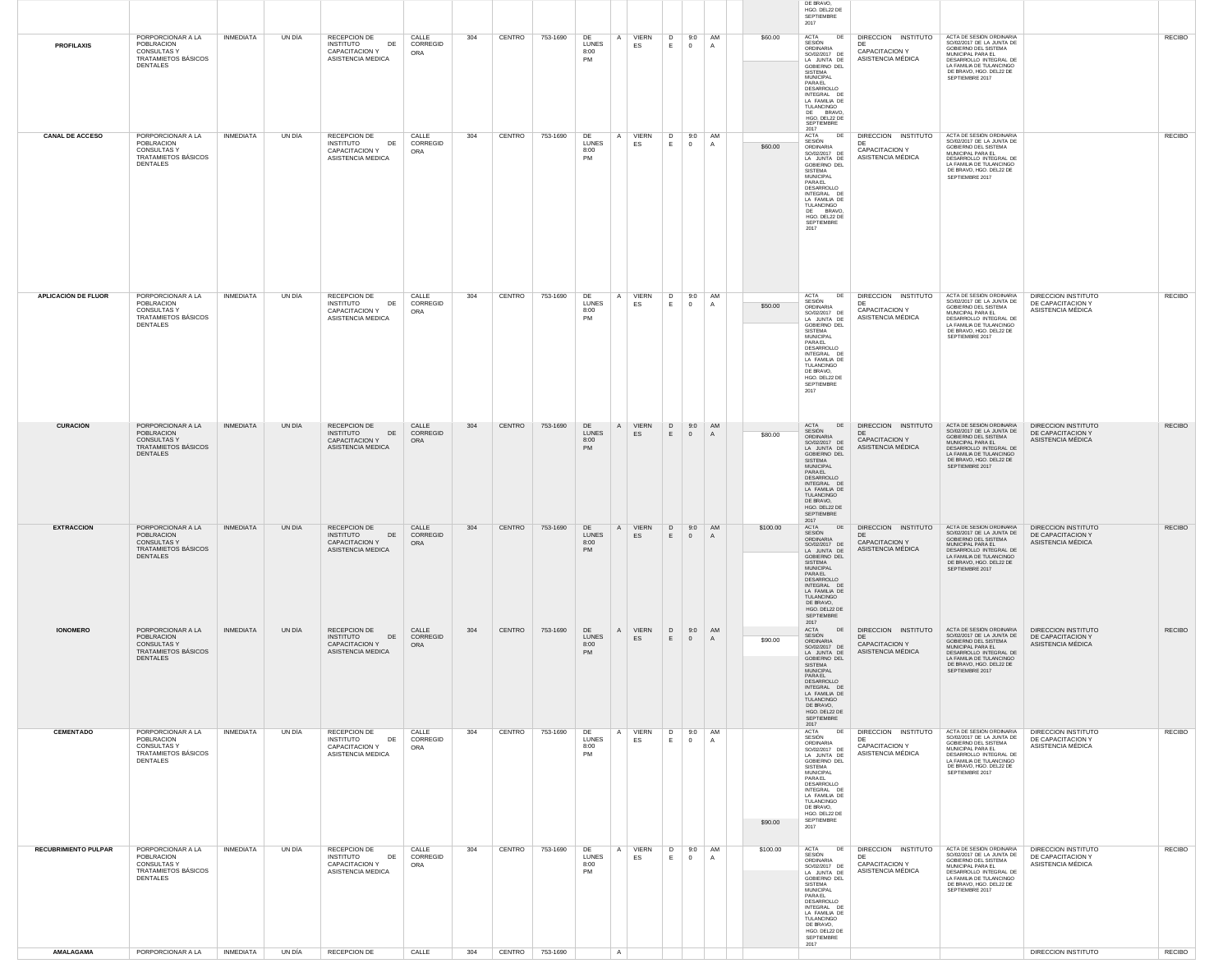|                              | <b>POBLRACION</b><br><b>CONSULTAS Y</b><br>TRATAMIETOS BÁSICOS<br>DENTALES                                                                                                                                                                                                                                      |                  |                | <b>INSTITUTO</b><br>DE<br>CAPACITACION Y<br>ASISTENCIA MEDICA                        | CORREGID<br>ORA                    |     |        |          | DE<br><b>LUNES</b><br>8:00<br><b>PM</b>                 | <b>VIERN</b><br>ES          | D 9:0 AM<br>$E \mid 0$                   | A                        | \$110.00 | DE<br><b>ACTA</b><br>SESIÓN<br>ORDINARIA<br>SO/02/2017 DE<br>LA JUNTA DE<br>GOBIERNO DEL<br>SISTEMA<br><b>MUNICIPAL</b><br>PARAEL<br>DESARROLLO<br>INTEGRAL DE<br>LA FAMILIA DE<br>TULANCINGO<br>DE BRAVO,<br>HGO. DEL22 DE<br>SEPTIEMBRE<br>2017  | DIRECCION INSTITUTO<br>DE<br>CAPACITACION Y<br>ASISTENCIA MÉDICA                                                                | ACTA DE SESIÓN ORDINARIA<br>SO/02/2017 DE LA JUNTA DE<br>GOBIERNO DEL SISTEMA<br>MUNICIPAL PARA EL<br>DESARROLLO INTEGRAL DE<br>LA FAMILIA DE TULANCINGO<br>DE BRAVO, HGO. DEL22 DE<br>SEPTIEMBRE 2017 | DE CAPACITACION Y<br>ASISTENCIA MÉDICA                                      |                            |
|------------------------------|-----------------------------------------------------------------------------------------------------------------------------------------------------------------------------------------------------------------------------------------------------------------------------------------------------------------|------------------|----------------|--------------------------------------------------------------------------------------|------------------------------------|-----|--------|----------|---------------------------------------------------------|-----------------------------|------------------------------------------|--------------------------|----------|----------------------------------------------------------------------------------------------------------------------------------------------------------------------------------------------------------------------------------------------------|---------------------------------------------------------------------------------------------------------------------------------|--------------------------------------------------------------------------------------------------------------------------------------------------------------------------------------------------------|-----------------------------------------------------------------------------|----------------------------|
| <b>PULPOTOMÍA</b>            | PORPORCIONAR A LA<br><b>POBLACION</b><br><b>CONSULTASY</b><br>TRATAMIETOS BÁSICOS<br><b>DENTALES</b>                                                                                                                                                                                                            | <b>INMEDIATA</b> | UN DÍA         | RECEPCION DE<br>DE<br>INSTITUTO<br><b>CAPACITACION Y</b><br>ASISTENCIA MEDICA        | CALLE<br>CORREGID<br>ORA           | 304 | CENTRO | 753-1690 | DE<br><b>LUNES</b><br>8:00<br><b>PM</b>                 | A VIERN<br>ES               | D<br>$E \qquad 0$                        | 9:0 AM<br>A              | \$110.00 | ACTA DE<br>SESIÓN<br>ORDINARIA<br>SO/02/2017 DE<br>LA JUNTA DE<br>GOBIERNO DEL<br>SISTEMA<br>MUNICIPAL<br>PARAEL<br>DESARROLLO<br>INTEGRAL DE<br>LA FAMILIA DE<br>TULANCINGO<br>DE BRAVO,<br>HGO. DEL22 DE<br>SEPTIEMBRE<br>2017                   | DIRECCION INSTITUTO<br>DE<br><b>CAPACITACION Y</b><br>ASISTENCIA MÉDICA                                                         | ACTA DE SESIÓN ORDINARIA<br>SO/02/2017 DE LA JUNTA DE<br>GOBIERNO DEL SISTEMA<br>MUNICIPAL PARA EL<br>DESARROLLO INTEGRAL DE<br>LA FAMILIA DE TULANCINGO<br>DE BRAVO, HGO. DEL22 DE<br>SEPTIEMBRE 2017 | DIRECCION INSTITUTO<br>DE CAPACITACION Y<br>ASISTENCIA MÉDICA               | <b>RECIBO</b>              |
| <b>RESINA</b>                | PORPORCIONAR A LA<br>POBLACION<br><b>CONSULTAS Y</b><br>TRATAMIETOS BÁSICOS<br>DENTALES                                                                                                                                                                                                                         | <b>INMEDIATA</b> | UN DÍA         | RECEPCION DE<br>DE<br>INSTITUTO<br><b>CAPACITACION Y</b><br>ASISTENCIA MEDICA        | CALLE<br>CORREGID<br>ORA           | 304 | CENTRO | 753-1690 | DE<br>LUNES<br>8:00<br><b>PM</b>                        | A VIERN<br>ES               | D<br>E.<br>$\overline{0}$                | 9:0 AM<br>A              | \$270.00 | DE<br>ACTA<br>SESIÓN<br>ORDINARIA<br>SO/02/2017 DE<br>LA JUNTA DE<br>GOBIERNO DEL<br>SISTEMA<br>MUNICIPAL<br>PARAEL<br>DESARROLLO<br>INTEGRAL DE<br>LA FAMILIA DE<br>TULANCINGO<br>DE BRAVO<br>HGO. DEL22 DE<br>SEPTIEMBRE<br>2017                 | DIRECCION INSTITUTO<br>DF<br><b>CAPACITACION Y</b><br>ASISTENCIA MÉDICA                                                         | ACTA DE SESIÓN ORDINARIA<br>SO/02/2017 DE LA JUNTA DE<br>GOBIERNO DEL SISTEMA<br>MUNICIPAL PARA EL<br>DESARROLLO INTEGRAL DE<br>LA FAMILIA DE TULANCINGO<br>DE BRAVO, HGO. DEL22 DE<br>SEPTIEMBRE 2017 | DIRECCION INSTITUTO<br>DE CAPACITACION Y<br>ASISTENCIA MÉDICA               | <b>RECIBO</b>              |
| <b>TERAPIA PSICOLOGICA</b>   | PROPORCIONAR A LA<br>POBLACION TERAPIAS<br>DE AYUDA A SU ESTADO<br>Y SALUD MENTAL                                                                                                                                                                                                                               | <b>INMEDIATA</b> | UN DÍA         | RECEPCION DE<br>DE<br>INSTITUTO<br>CAPACITACION Y<br>ASISTENCIA MEDICA               | CALLE<br>CORREGID<br>ORA           | 304 | CENTRO | 753-1690 | DE<br><b>LUNES</b><br>8:00<br>PM                        | A VIERN<br>ES               | D<br>E.<br>$\overline{0}$                | 9:0 AM<br>$\overline{A}$ | \$70.00  | DE<br><b>ACTA</b><br>SESIÓN<br>ORDINARIA<br>SO/02/2017 DE<br>LA JUNTA DE<br>GOBIERNO DEL<br><b>SISTEMA</b><br>MUNICIPAL<br>PARAEL<br>DESARROLLO<br>INTEGRAL DE<br>LA FAMILIA DE<br>TULANCINGO<br>DE BRAVO,<br>HGO. DEL22 DE<br>SEPTIEMBRE          | DIRECCION INSTITUTO<br>DF<br>CAPACITACION Y<br>ASISTENCIA MÉDICA                                                                | ACTA DE SESIÓN ORDINARIA<br>SO/02/2017 DE LA JUNTA DE<br>GOBIERNO DEL SISTEMA<br>MUNICIPAL PARA EL<br>DESARROLLO INTEGRAL DE<br>LA FAMILIA DE TULANCINGO<br>DE BRAVO, HGO. DEL22 DE<br>SEPTIEMBRE 2017 | DIRECCION INSTITUTO<br>DE CAPACITACION Y<br>ASISTENCIA MÉDICA               | <b>RECIBO</b>              |
| <b>ESTUMULACION TEMPRANA</b> | FOMENTAR<br>PRINCIPALMENTEEL<br>DESARROLLO<br>PSICOMOTOR<br>DEL<br>BEBÉ, ASÍ COMO SU<br>DESARROLLO<br>COGNITIVO;<br>TRAVÉS<br>DE<br>ACTIVIDADES DONDE<br>ELLOS SE DIVIERTEN<br>PARA FACILITAR SUS<br>APRENDIZAJES<br>FUTUROS                                                                                    | INMEDIATA        | SEMANAL        | RECEPCION DE<br><b>INSTITUTO</b><br>DE<br><b>CAPACITACION Y</b><br>ASISTENCIA MEDICA | CALLE<br>CORREGID<br>ORA           | 304 | CENTRO | 7531690  | DE<br>LUNES A<br>VIERNES<br>DE 9:00<br>A.M. A 8<br>P.M. |                             |                                          |                          | \$70.00  | 2017<br>ACTA<br>DE<br>SESIÓN<br>ORDINARIA<br>SO/02/2017 DE<br>LA JUNTA DE<br>GOBIERNO DEL<br>SISTEMA<br><b>MUNICIPAL</b><br>PARAEL<br>DESARROLLO<br>INTEGRAL DE<br>LA FAMILIA DE<br>TULANCINGO<br>DE BRAVO,<br>HGO. DEL22 DE<br>SEPTIEMBRE<br>2017 | DIRECCION INSTITUTO<br>DF<br>CAPACITACION Y<br>ASISTENCIA MÉDICA                                                                | ACTA DE SESIÓN ORDINARIA<br>SO/02/2017 DE LA JUNTA DE<br>GOBIERNO DEL SISTEMA<br>MUNICIPAL PARA EL<br>DESARROLLO INTEGRAL DE<br>LA FAMILIA DE TULANCINGO<br>DE BRAVO, HGO. DEL22 DE<br>SEPTIEMBRE 2017 | DIRECCION INSTITUTO<br>DE CAPACITACION Y<br>ASISTENCIA MÉDICA               | <b>RECIBO</b>              |
| <b>ATENCION NUTRICIONAL</b>  | FOMENTAR LA ES LA<br><b>INGESTA DE ALIMENTOS</b><br>EN RELACIÓN CON LAS<br><b>NECESIDADES</b><br>DIETÉTICAS DEL<br>ORGANISMO. UNA<br>BUENA NUTRICIÓN (UNA<br>DIETA SUFICIENTE Y<br>EQUILIBRADA<br>COMBINADA CON EL<br><b>EJERCICIO FISICO</b><br>REGULAR) ES UN<br>ELEMENTO<br>FUNDAMENTAL de la<br>buena salud | IMEDIATA         | UN DÍA         | RECEPCION DE<br><b>INSTITUTO</b><br>DE<br><b>CAPACITACION Y</b><br>ASISTENCIA MEDICA | CALLE<br>CORREGID<br>ORA           | 304 | CENTRO | 531690   | DE<br>LUNES A<br>VIERNES<br>DE 9:00<br>A.M. A 8<br>P.M. |                             |                                          |                          | \$70.00  | <b>SESION</b><br>ORDINARIA<br>SO/02/2017 DE<br>LA JUNTA DE<br>GOBIERNO DEL<br><b>SISTEMA</b><br>MUNICIPAL<br>PARAEL<br>DESARROLLO<br>INTEGRAL DE<br>LA FAMILIA DE<br>TULANCINGO<br>DE BRAVO,<br>HGO. DEL22 DE<br>SEPTIEMBRE<br>2017                | ACTA DE DIRECCION INSTITUTO ACTA DE SESION ORDINARIA DIRECCION INSTITUTO DE<br>DE<br><b>CAPACITACION Y</b><br>ASISTENCIA MÉDICA | SO/02/2017 DE LA JUNTA DE<br>GOBIERNO DEL SISTEMA<br>MUNICIPAL PARA EL<br>DESARROLLO INTEGRAL DE<br>LA FAMILIA DE TULANCINGO<br>DE BRAVO, HGO. DEL22 DE<br>SEPTIEMBRE 2017                             | <b>CAPACITACION Y</b><br>ASISTENCIA MÉDICA                                  | <b>RECIBO</b>              |
| <b>AFILIACIÓN</b>            | AFILIACIÓN<br>PERMANENTE A LA<br>CASA CLUB DE LA<br>TERCERA EDAD                                                                                                                                                                                                                                                | INMEDIATA        | PERMANETE      | CASA CLUB DE LA<br>TERCERA EDAD                                                      | AVENIDA<br>JUÁREZ<br><b>NO 708</b> | 708 | CENTRO | 755-2552 | DE<br>A<br>LUNE<br><sub>S</sub>                         | VIERN<br>ES<br>18:00<br>P.M | D<br>8:0<br>$E \qquad 0$<br>$\mathbf{0}$ | ΙA.<br>M.<br>A           | \$40.00  | ACTA<br>DE<br>SESIÓN<br>ORDINARIA<br>SO/02/2017 DE<br>LA JUNTA DE<br>GOBIERNO DEL<br>SISTEMA<br><b>MUNICIPAL</b><br>PARAEL<br>DESARROLLO<br>INTEGRAL DE<br>LA FAMILIA DE<br>TULANCINGO<br>DE BRAVO,<br>HGO. DEL22 DE<br>SEPTIEMBRE                 | AVENIDA JUÁREZ NO 708                                                                                                           | ACTA DE SESIÓN ORDINARIA<br>SO/02/2017 DE LA JUNTA DE<br>GOBIERNO DEL SISTEMA<br>MUNICIPAL PARA EL<br>DESARROLLO INTEGRAL DE<br>LA FAMILIA DE TULANCINGO<br>DE BRAVO, HGO. DEL22 DE<br>SEPTIEMBRE 2017 | OFICINA DE ALA<br>DIRECCIÓN DE LA CASA CLUB DE LA<br>TERCERA<br>EDAD        | <b>RECIBO</b>              |
| <b>MENSUALIDAD</b>           | SE TIENE ACCESO A<br>CLASES DE TAI-CHI,<br>YOGA, RESPIRACION,<br>HUAPANGO, ZUMBA,<br>TALLERES DE BORDADO<br>DE LISTÓN, PINTURA EN<br>TELA, TEJIDO Y CORO.                                                                                                                                                       | INMEDIATA        | <b>MENSUAL</b> | CASA CLUB DE LA<br>TERCERA EDAD                                                      | AVENIDA<br>JUÁREZ                  | 708 | CENTRO | 755-2552 | DE LUNES A VIERNES DE 08:00 A.M. A 18:00                | P.M.                        |                                          |                          | \$45.00  | 2017<br>ACTA DE<br>SESIÓN<br>ORDINARIA<br>SO/02/2017 DE<br>LA JUNTA DE<br>GOBIERNO DEL<br><b>SISTEMA</b><br>MUNICIPAL<br>PARAEL<br>DESARROLLO<br>INTEGRAL DE<br>LA FAMILIA DE<br>TULANCINGO<br>DE BRAVO,<br>HGO. DEL22 DE<br>SEPTIEMBRE<br>2017    | AVENIDA JUÁREZ NO 708                                                                                                           | ACTA DE SESIÓN ORDINARIA<br>SO/02/2017 DE LA JUNTA DE<br>GOBIERNO DEL SISTEMA<br>MUNICIPAL PARA EL<br>DESARROLLO INTEGRAL DE<br>LA FAMILIA DE TULANCINGO<br>DE BRAVO, HGO. DEL22 DE<br>SEPTIEMBRE 2017 | OFICINA DE ALA<br>DIRECCIÓN DE LA CASA CLUB DE LA<br>TERCERA<br>EDAD        | <b>RECIBO</b>              |
| <b>DESAYUNOS</b>             | DARLES UNA<br>ALIMENTACIÓN<br>ADECUADA Y DE BAJO<br><b>COSTO PARA LOS</b>                                                                                                                                                                                                                                       | <b>INMEDIATA</b> | UN DÍA         | CASA CLUB DE LA<br>TERCERA EDAD                                                      | AVENIDA<br>JUÁREZ                  | 708 | CENTRO | 755-2552 | DE LUNES A VIERNES DE 08:00 A.M. A 10:00                | A.M.                        |                                          |                          | \$18.00  | ACTA<br>SESIÓN<br>ORDINARIA<br>SO/02/2017 DE<br>LA JUNTA DE                                                                                                                                                                                        | DE AVENIDA JUÁREZ NO 708                                                                                                        | ACTA DE SESIÓN ORDINARIA<br>SO/02/2017 DE LA JUNTA DE<br>GOBIERNO DEL SISTEMA<br>MUNICIPAL PARA EL                                                                                                     | OFICINA DE ALA<br>DIRECCIÓN DE LA CASA CLUB DE LA<br><b>TERCERA</b><br>EDAD | <b>REGIST</b><br><b>RO</b> |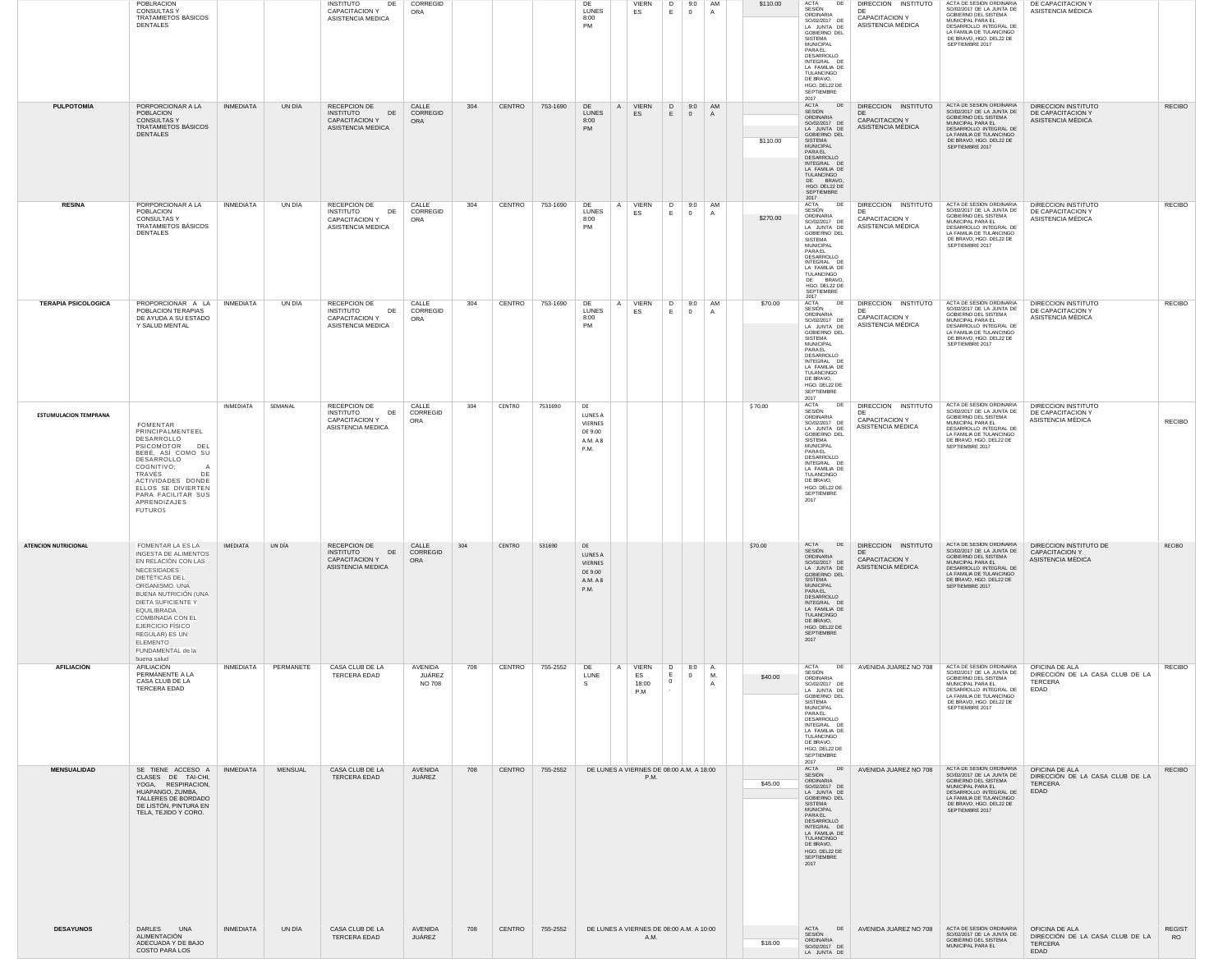|                                                                  | SOCIOS                                                                                                                                                                                               |                  |                                                              |                                                                                                             |                                                |                                      |                |                               |          |                                                                                                                              |                |                                                       | GOBIERNO DEL<br><b>SISTEMA</b><br><b>MUNICIPAL</b><br>PARAEL<br>DESARROLLO<br>INTEGRAL DE<br>LA FAMILIA DE<br>TULANCINGO<br>DE BRAVO,<br>HGO. DEL22 DE<br>SEPTIEMBRE<br>2017                                                                          |                                                                                                      | DESARROLLO INTEGRAL DE<br>LA FAMILIA DE TULANCINGO<br>DE BRAVO, HGO. DEL22 DE<br>SEPTIEMBRE 2017                                                                                                                    |                                                                                                                                         |                                                                      |
|------------------------------------------------------------------|------------------------------------------------------------------------------------------------------------------------------------------------------------------------------------------------------|------------------|--------------------------------------------------------------|-------------------------------------------------------------------------------------------------------------|------------------------------------------------|--------------------------------------|----------------|-------------------------------|----------|------------------------------------------------------------------------------------------------------------------------------|----------------|-------------------------------------------------------|-------------------------------------------------------------------------------------------------------------------------------------------------------------------------------------------------------------------------------------------------------|------------------------------------------------------------------------------------------------------|---------------------------------------------------------------------------------------------------------------------------------------------------------------------------------------------------------------------|-----------------------------------------------------------------------------------------------------------------------------------------|----------------------------------------------------------------------|
| <b>RENTA DE KIOSKO</b>                                           | PROPORCIONAR A LA<br>POBLACIÓN<br>UN<br><b>ESPACIO</b><br>TECHADO PARA LA<br>REALIZACIÓN<br>DE<br>EVENTOS TALES COMO<br>FIESTAS, REUNIONES O<br>CONVIVIOS                                            | INMEDIATA        | HASTA LA<br>FECHA EN<br>QUE SE USE<br>EL.<br><b>INMUEBLE</b> | <b>OFICINA</b><br>PARQUE<br>RECREATIVO<br>CARACOL"                                                          | DE<br>"E                                       | AV.<br>DEL<br><b>FERROCA</b><br>RRIL | $\overline{1}$ | <b>FELIPE</b><br>ANGELE<br>S. | 754-7538 | DE MARTES A DOMINGO DE 10:00 AM<br>A 6:00 PM EN HORARIO DE INVIERNO Y<br>DE 11:00 AM A 7:00PM EN HORARIO DE<br>VERANO        |                | \$600.00                                              | ACTA<br>DE  <br>SESIÓN<br>ORDINARIA<br>SO/02/2017 DE<br>LA JUNTA DE<br>GOBIERNO DEL<br>SISTEMA<br><b>MUNICIPAL</b><br>PARAEL<br>DESARROLLO<br>INTEGRAL DE<br>LA FAMILIA DE<br>TULANCINGO<br>DE BRAVO,<br>HGO. DEL22 DE<br>SEPTIEMBRE<br>2017          | <b>OFICINA</b><br>PARQU<br>DEL<br><b>RECREATIV</b><br>$\Omega$<br>CARACOL"                           | ACTA DE SESIÓN ORDINARIA<br>SO/02/2017 DE LA JUNTA DE<br>GOBIERNO DEL SISTEMA<br>"EL<br>MUNICIPAL PARA EL<br>DESARROLLO INTEGRAL DE<br>LA FAMILIA DE TULANCINGO<br>DE BRAVO, HGO. DEL22 DE<br>SEPTIEMBRE 2017       | OFICINA DE LA<br>DIRECCIÓN DEL<br>PARQUE RECREATIVO<br>EL CARACOL                                                                       | <b>RECIBO</b>                                                        |
| <b>RENTA DE PATINES</b>                                          | PROPORCIONAR A LA<br>POBLACIÓN<br>LOS<br>PATINES PARA LA<br>PRÁCTICA<br>DEL<br>PATINAJE<br>SU<br>BAJO<br>RESPONSABILIDAD                                                                             | INMEDIATA        | <b>NO</b><br>HAY<br>COMPROBAN<br>TE                          | ESTANQUILLO<br><b>PATINES</b><br>PARQUE<br>RECREATIVO<br>CARACOL"                                           | D<br>DE<br>$\mathsf{L}$<br>"E                  | AV.<br>DEL<br>FERROCA<br>RRIL        | $\overline{1}$ | <b>FELIPE</b><br>ANGELE<br>-S | 754-7538 | DE MARTES A DOMINGO DE 10:00 AM<br>A 6:00 PM EN HORARIO DE INVIERNO Y<br>DE 11:00 AM A 7:00PM EN HORARIO DE<br>VERANO        |                | \$20.00                                               | ACTA<br>DE<br>SESIÓN<br>ORDINARIA<br>SO/02/2017 DE<br>LA JUNTA DE<br>GOBIERNO DEL<br><b>SISTEMA</b><br>MUNICIPAL<br>PARAEL<br>DESARROLLO<br>INTEGRAL DE<br>LA FAMILIA DE<br>TULANCINGO<br>DE BRAVO,<br>HGO. DEL22 DE<br>SEPTIEMBRE<br>2017            | <b>ESTANQUIL</b><br>LO<br>PARQU<br><b>PATINES</b><br>DEL<br><b>RECREATIV</b><br>$\Omega$<br>CARACOL" | ACTA DE SESIÓN ORDINARIA<br>DE<br>SO/02/2017 DE LA JUNTA DE<br>GOBIERNO DEL SISTEMA<br>MUNICIPAL PARA EL<br>"EL<br>DESARROLLO INTEGRAL DE<br>LA FAMILIA DE TULANCINGO<br>DE BRAVO, HGO. DEL22 DE<br>SEPTIEMBRE 2017 | OFICINA DE LA<br>DIRECCIÓN DEL<br>PARQUE RECREATIVO<br>EL CARACOL                                                                       | <b>NINGUN</b><br>$\Omega$                                            |
| <b>SERVICIO DE LUDOTECA</b>                                      | PROPORCIONAR A LOS<br>PADRES DE MENORES<br>DE 10 AÑOS UN<br><b>ESPACIO</b><br>EN EL QUE SUS HIJOS<br>REALICEN ACTIVIDADES<br>LÚDICAS CON EL FIN DE<br>QUE REFUERCEN U<br>OBTENGAN UN<br>CONOCIMIENTO | INMEDIATA        | <b>NO</b><br>HAY<br>COMPROBAN<br>TE                          | LUDOTECA<br>PARQUE<br><b>RECREATIVO</b><br>CARACOL"                                                         | DE<br>"E                                       | AV.<br>DEL<br><b>FERROCA</b><br>RRIL | $\overline{1}$ | <b>FELIPE</b><br>ANGELE<br>-S | 754-7538 | DE MARTES A DOMINGO DE 10:00 AM<br>A 6:00 PM EN HORARIO DE INVIERNO Y<br>DE 11:00 AM A 7:00PM EN HORARIO DE<br>VERANO        |                | \$5.00<br><b>JUNTA</b><br><b>POR 30</b><br><b>MIN</b> | ACTA DE SESIÓN<br>ORDINARIA<br>SO/02/2017 DE LA<br>DF<br>GOBIERNO DEL<br><b>SISTEMA</b><br>MUNICIPAL PARA<br>DESARROLLO<br>INTEGRAL DE LA<br>FAMILIA<br>DE<br>TULANCINGO<br>DE BRAVO, HGO.<br>DEL22 DE                                                | PARQU<br>"EL                                                                                         | ACTA DE SESIÓN ORDINARIA<br>SO/02/2017 DE LA JUNTA DE<br>GOBIERNO DEL SISTEMA<br>MUNICIPAL PARA EL<br>DESARROLLO INTEGRAL DE LA<br>FAMILIA DE TULANCINGO<br>DE BRAVO, HGO. DEL22 DE<br>SEPTIEMBRE 2017              | OFICINA DE LA<br>DIRECCIÓN DEL<br>PARQUE RECREATIVO<br>EL CARACOL                                                                       | <b>RECIBO</b>                                                        |
| <b>FOTOGRAFIAS</b>                                               | PROPORCIONAR<br><b>ESPACION PARA TOMA</b><br>DE FOTOGRAFIAS DE<br><b>DIVERSOS ESVENTOS</b>                                                                                                           | INMEDIATA        | <b>NO</b><br>HAY<br>COMPROBAN<br>TE.                         | <b>TIENDITA</b><br>PARQUE<br><b>RECREATIVO</b><br>CARACOL"                                                  | DE<br>"E                                       | AV.<br>DEL<br><b>FERROCA</b><br>RRIL | $\mathbf{1}$   | <b>FELIPE</b><br>ANGELE<br>-S | 754-7538 | DE MARTES A DOMINGO DE 10:00 AM<br>A 6:00 PM EN HORARIO DE INVIERNO Y<br>DE 11:00 AM A 7:00PM EN HORARIO DE<br>VERANO        |                | \$30.00                                               | SEPTIEMBRE 2017<br>ACTA DE SESIÓN<br>ORDINARIA<br>SO/02/2017 DE LA<br>JUNTA<br>GOBIERNO DEL<br><b>SISTEMA</b><br>MUNICIPAL PARA<br>DESARROLLO<br>INTEGRAL DE LA<br>FAMILIA DE<br>TULANCINGO<br>DE BRAVO, HGO.<br>DEL22 DE                             | PARQU<br>"EL                                                                                         | ACTA DE SESIÓN ORDINARIA<br>SO/02/2017 DE LA JUNTA DE<br>GOBIERNO DEL SISTEMA<br>MUNICIPAL PARA EL<br>DESARROLLO INTEGRAL DE LA<br>FAMILIA DE TULANCINGO<br>DE BRAVO, HGO. DEL22 DE<br>SEPTIEMBRE 2017              | OFICINA DE LA<br>DIRECCIÓN DEL<br>PARQUE RECREATIVO<br>EL CARACOL                                                                       | <b>RECIBO</b>                                                        |
| ACCESO A LA PISTA DE PATINAJE<br><b>LLEVANDO PATINES PROPIOS</b> | PROPORCIONAR A LA<br>POBLACIÓN<br>LOS<br>PATINES PARA LA<br>PRÁCTICA<br>DEL<br>PATINAJE<br><b>BAJO</b><br>RESPONSABILIDAD                                                                            | <b>INMEDIATO</b> | COMPROBAN<br>TE.                                             | ESTANQUILLO DEL<br>PARQUE EL<br>CARACOL                                                                     |                                                | AVENIDA DEL<br>FERROCARRIL           | S/N            | <b>FELIPE</b><br>ANGELES      | 7536625  | DE MARTES A DOMINGO DE 10:00 AM<br>A 6:00 PM EN HORARIO DE INVIERNO Y<br>DE 11:00 AM A 7:00PM EN HORARIO DE<br><b>VERANO</b> |                | $\mathbb{S}$<br>10.0<br>$\mathbf{0}$<br>JUNTA         | SEPTIEMBRE 2017<br>ACTA DE SESIÓN<br>ORDINARIA<br>SO/02/2017 DE LA<br>DE<br>GOBIERNO DEL<br>SISTEMA<br>MUNICIPAL PARA<br>DESARROLLO<br>INTEGRAL DE LA<br>FAMILIA DE<br>TULANCINGO<br>DE BRAVO, HGO.<br>DEL22 DE<br>SEPTIEMBRE 2017                    | ESTANQUILL<br>O DE LA<br><b>RENTA DE</b><br>PATINES DEL<br>PARQUE EL<br>CARACOL                      | ACTA DE SESIÓN ORDINARIA<br>SO/02/2017 DE LA JUNTA DE<br>GOBIERNO DEL SISTEMA<br>MUNICIPAL PARA EL<br>DESARROLLO INTEGRAL DE LA<br>FAMILIA DE TULANCINGO<br>DE BRAVO, HGO. DEL22 DE<br>SEPTIEMBRE 2017              | OFICINA DE LA<br>DIRECCIÓN DEL<br>PARQUE RECREATIVO<br>EL CARACOL                                                                       | RECIBO                                                               |
| <b>DIVERSOS CURSOS</b>                                           | PROPORCIONAR A LOS<br>NIÑAS, NIÑOS QUE<br>ACUDANA AL PARQUE<br>EL CARACOL                                                                                                                            | <b>INMEDIATO</b> | <b>RECIBO</b>                                                | LUDOTECA                                                                                                    |                                                | AVENIDA DEL<br>FERROCARRIL           | S/N            | FELIPE<br>ANGLES              | 7536625  | DE MARTES A DOMINGO DE 10:00 AM<br>A 6:00 PM EN HORARIO DE INVIERNO Y<br>DE 11:00 AM A 7:00PM EN HORARIO DE<br>VERANO        |                | S.<br>25.0<br>$\mathbf{0}$<br><b>JUNTA</b><br>DEL22   | ACTA DE SESIÓN<br>ORDINARIA<br>SO/02/2017 DE LA<br>DE<br>GOBIERNO DEL<br>SISTEMA<br>MUNICIPAL PARA<br>DESARROLLO<br>INTEGRAL DE LA<br>FAMILIA<br>DE<br>TULANCINGO<br>DE BRAVO, HGO.<br>DF<br>SEPTIEMBRE 2017                                          | <b>DIRECCION</b><br>DEL PARQUE<br>EL CARACOL                                                         | ACTA DE SESIÓN ORDINARIA<br>SO/02/2017 DE LA JUNTA DE<br>GOBIERNO DEL SISTEMA<br>MUNICIPAL PARA EL<br>DESARROLLO INTEGRAL DE LA<br>FAMILIA DE TULANCINGO<br>DE BRAVO, HGO. DEL22 DE<br>SEPTIEMBRE 2017              | OFICINA DE LA<br>DIRECCIÓN DEL<br>PARQUE RECREATIVO<br>EL CARACOL                                                                       | <b>RECIBO</b>                                                        |
| <b>CONSULTA DE PSICLOLOGÍA</b>                                   | SE BRINDAN AL INMEDIATA<br>PÚBLICO EN GENERAL,<br>PARA QUE<br>LES PERMITA MEJORAR<br>SU ESTADO EMOCIONAL<br>PARA PROVEER UNA<br>ÓPTIMA CALIDAD DE<br><b>VIDA</b>                                     |                  | <b>RECIBO</b>                                                | <b>DIRECCI</b><br>D<br>ON<br>E.<br>CENTRO<br><b>CULTUR</b><br><b>EMOCIO</b><br>NAL<br><b>FAMILIA</b>        | DE<br>$\mathsf{L}$<br>D<br>E<br>A              | AVENIDA<br>DEL<br>FERROCA<br>RRIL    | S/N            | <b>FELIPE</b><br>ANGELE<br>S. | 753-6625 | DE LUNES A VIERNES<br>19:00 P.M.                                                                                             | DE 9:00 A.M. A | \$70.00                                               | ACTA DE<br>SESIÓN<br>ORDINARIA<br>SO/02/2017 DE<br>IA JUNTA DE<br><b>GOBIERNO DEL</b><br><b>SISTEMA</b><br><b>MUNICIPAL</b><br>PARAEL<br>DESARROLLO<br>INTEGRAL DE<br>LA FAMILIA DE<br>TULANCINGO<br>DE BRAVO,<br>HGO. DEL22 DE<br>SEPTIEMBRE<br>2017 | DIRECCIÓN DEL CENTRO<br>DE PROTECCIÓN Y<br>ATENCIÓN A MENORESY<br>ADOLESCENTES EN<br>RIESGO (CAJAS)  | ACTA DE SESIÓN ORDINARIA<br>SO/02/2017 DE LA JUNTA DE<br>GOBIERNO DEL SISTEMA<br>MUNICIPAL PARA EL<br>DESARROLLO INTEGRAL DE<br>LA FAMILIA DE TULANCINGO<br>DE BRAVO, HGO. DEL22 DE<br>SEPTIEMBRE 2017              | <b>OFICINA</b><br>DE<br><b>DIRECCIÓN</b><br>CENTRO<br>PROTECCIÓN<br><b>ATENCIÓN</b><br><b>MENORESY</b><br>ADOLESCENTES<br><b>RIESGO</b> | <b>RECIBO</b><br>LA<br>DEL<br>DE<br>$\overline{A}$<br>EN             |
| <b>CONSULTA DE TANATOLOGÍA</b>                                   | REALIZAR<br>ACOMPAÑAMIENTO Y<br>AYUDAR EN EL<br>PROCESO DE DUELO A<br>LOS PACIENTES QUE<br>HAN ENIDO ALGUNA<br>PERDIDA<br>SIGNIFICATIVA.                                                             | <b>INMEDIATA</b> | <b>RECIBO</b>                                                | <b>DIRECCI</b><br>D<br>ON<br>E.<br>CENTRO<br><b>CULTUR</b><br><b>EMOCIO</b><br><b>NAL</b><br><b>FAMILIA</b> | DE<br>$\mathsf{L}$<br>D<br>E<br>$\overline{A}$ | AVENIDA<br>DEL<br>FERROCA<br>RRIL    | S/N            | <b>FELIPE</b><br>ANGELE<br>-S | 753-6625 | DE LUNES A VIERNES<br>19:00 P.M.                                                                                             | DE 9:00 A.M. A | \$70.00                                               | ACTA<br>DE<br>SESIÓN<br>ORDINARIA<br>SO/02/2017 DE<br>LA JUNTA DE<br>GOBIERNO DEL<br><b>SISTEMA</b><br><b>MUNICIPAL</b><br>PARAEL<br>DESARROLLO<br>INTEGRAL DE<br>LA FAMILIA DE<br>TULANCINGO<br>DE BRAVO.<br>HGO. DEL22 DE<br>SEPTIEMBRE<br>2017     | DIRECCIÓN DEL CENTRO<br>DE PROTECCIÓN Y<br>ATENCIÓN A MENORESY<br>ADOLESCENTES EN<br>RIESGO (CAJAS)  | ACTA DE SESIÓN ORDINARIA<br>SO/02/2017 DE LA JUNTA DE<br>GOBIERNO DEL SISTEMA<br>MUNICIPAL PARA EL<br>DESARROLLO INTEGRAL DE<br>LA FAMILIA DE TULANCINGO<br>DE BRAVO, HGO. DEL22 DE<br>SEPTIEMBRE 2017              | <b>OFICINA</b><br>DE<br><b>DIRECCIÓN</b><br>CENTRO<br>PROTECCIÓN<br><b>ATENCIÓN</b><br><b>MENORESY</b><br><b>ADOLESCENTES</b><br>RIESGO | <b>RECIBO</b><br>LA<br>DEL<br>DE<br><b>Y</b><br>$\overline{A}$<br>EN |